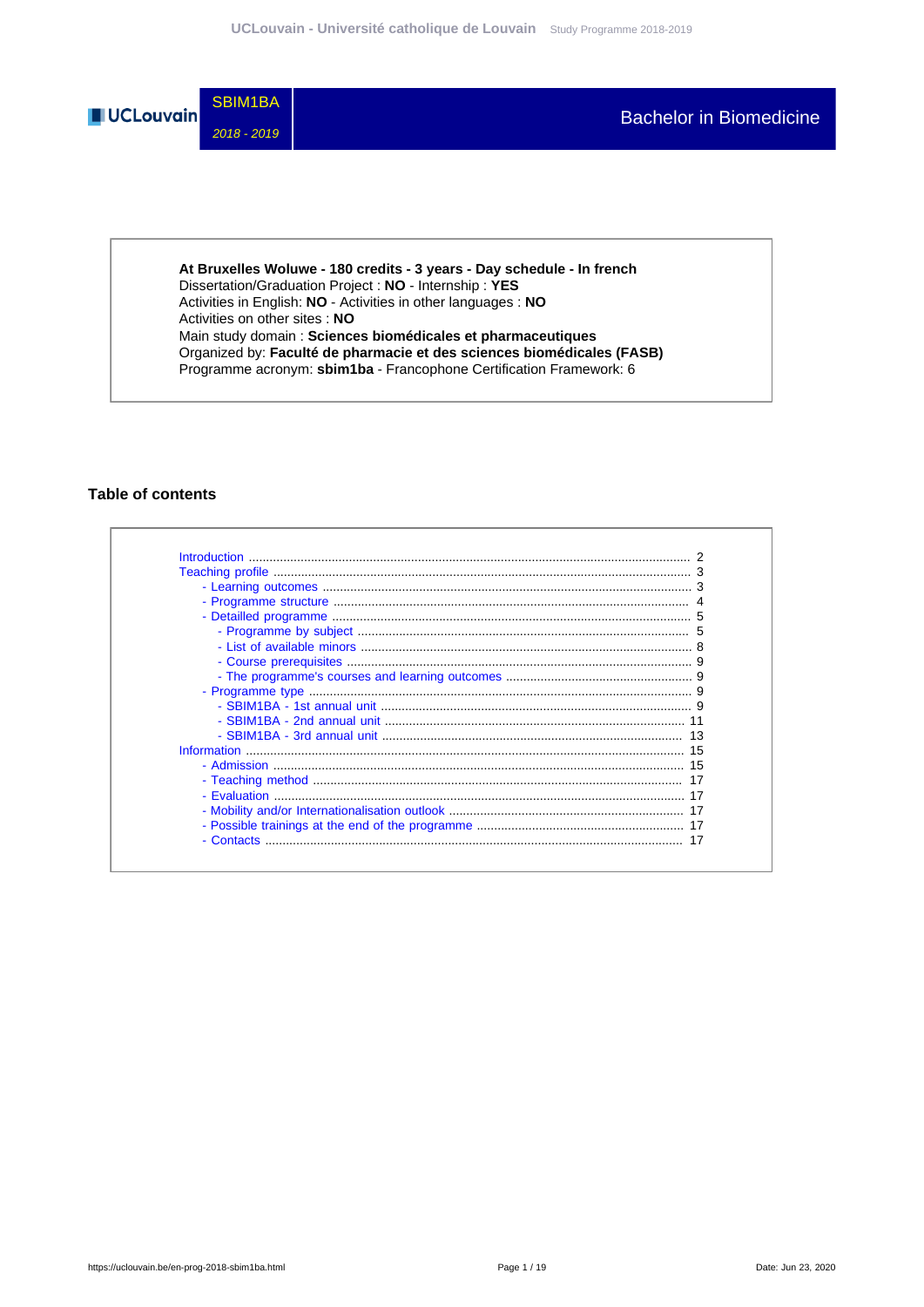# <span id="page-1-0"></span>**SBIM1BA - Introduction**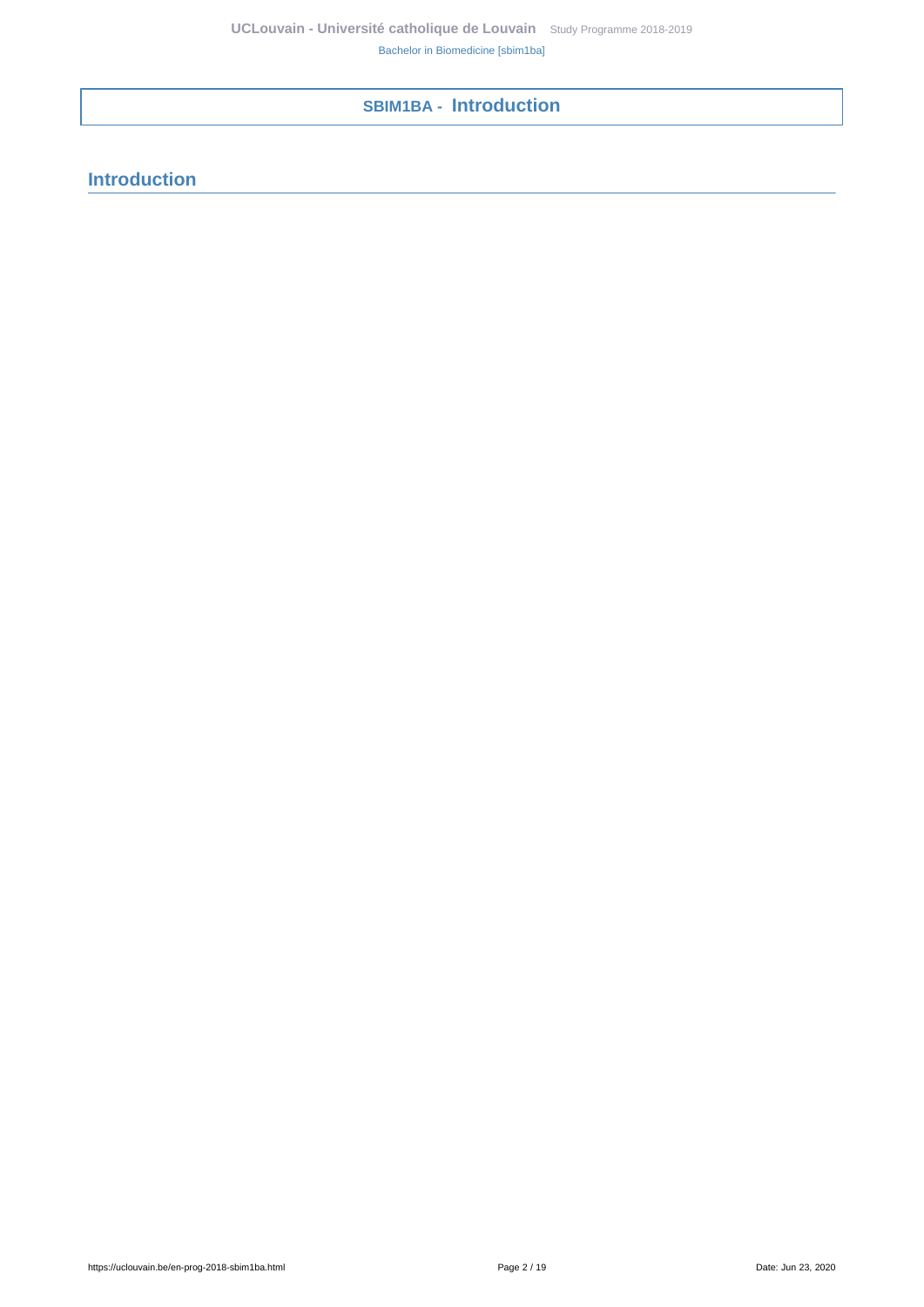## **SBIM1BA - Teaching profile**

# <span id="page-2-1"></span><span id="page-2-0"></span>**Learning outcomes**

Bachelor in Biomedicine students must endeavour to prepare themselves for the training offered in the various Master's programmes taught by the School of Biomedical Sciences. To this end, students will apply themselves to acquiring the knowledge and skills that will enable them to become specialists in a field of biomedicine and play an integral part in a scientific project.

As part of the Bachelor in Biomedicine programme, students will study in detail the basic scientific foundations required to practise biomedicine and will discover a variety of specific areas of biomedical research. These activities will enable them to decide on their training projects for the Master's programme. In addition, practical lab work will enable Bachelor students to acquire the professional skills that they will develop during the Master's programme with increasing robustness and independence.

The objective of the School of Biomedical Sciences is to produce health sector professionals capable of conducting and interpreting scientific projects intended to improve the understanding, diagnosis and treatment of human diseases. In particular, the training is aimed at developing the skills required for the acquisition and analysis of observations and experiments in biomedicine, while at the same time cultivating scientific robustness and integrity.

On successful completion of this programme, each student is able to :

1. Use the tools required to acquire integrated knowledge in biomedicine

1a. Incorporate the general knowledge and methodologies in experimental biomedicine: biochemistry and molecular biology; cellular biology, general and special histology, general anatomy; general and special physiology; principal pathologies and their multifactorial pathogenesis, genetic diseases as experiments by nature; the major principles of pharmacology.

1b. Describe the experimental approaches and observation methods that resulted in this knowledge base.

1c. Use modern knowledge sources to effectively research pertinent, new and specific information.

#### 2. Master the culture of numbers and representations

2a. Understand units and deal with orders of magnitude; use the standardisations and tests limiting the dispersion of experimental measurements; use reasoning and statistical tools; use forms of graphical representation.

2b. Understand the functions and rules of modern mathematical modelling; understand the mathematical translation of the major laws of physics, chemistry and biology (speed and constants, flux, interactions and affinity); identify the crucial limiting parameters.

2c. Display command of the IT tools that assist analysis and calculation.

3. Conduct biomedical experiments

3a. Formulate a biomedical problem, translate it into a scientific question and determine an experimental strategy to deal with it.

3b. Execute the successive steps of an experimental protocol:

i.e.:

- understand and accurately describe them, so that they may be reproduced by another scientist.

3c. Conduct experiments:

i.e.:

- manipulate biological and chemical equipment, demonstrating manual dexterity and observing laboratory best practices, including safety and waste management standards;

- use measuring and imaging instruments appropriately, as well as the IT tools associated with them;

- ensure effective reproducibility through accurate and thorough know-how.

4. Analyse, write and evaluate data from biomedical experiments

4a. Robustly analyse the observations in order to draw interpretations from them; identify analogical and deductive reasonings; identify correlation and causality.

4b. On the basis of the above reasonings, present a detailed argument of the results by comparing them with the bibliographical data (critical analysis).

4c. Recognise the failures and identify their causes.

5. Present scientific observations clearly, verbally and in writing

5a. Understand and employ a precise and specific biomedical vocabulary adapted to the applications of biomedicine.

5b. Draft a precise protocol, note the observations in detail in a laboratory notebook, write a clear, informative and exhaustive report on a series of observations or experiments.

5c. Use the rules enabling effective verbal communication of projects, published data or the results of experiments.

5d. Demonstrate the internal consistency of the results and incorporate them into the published knowledge bases.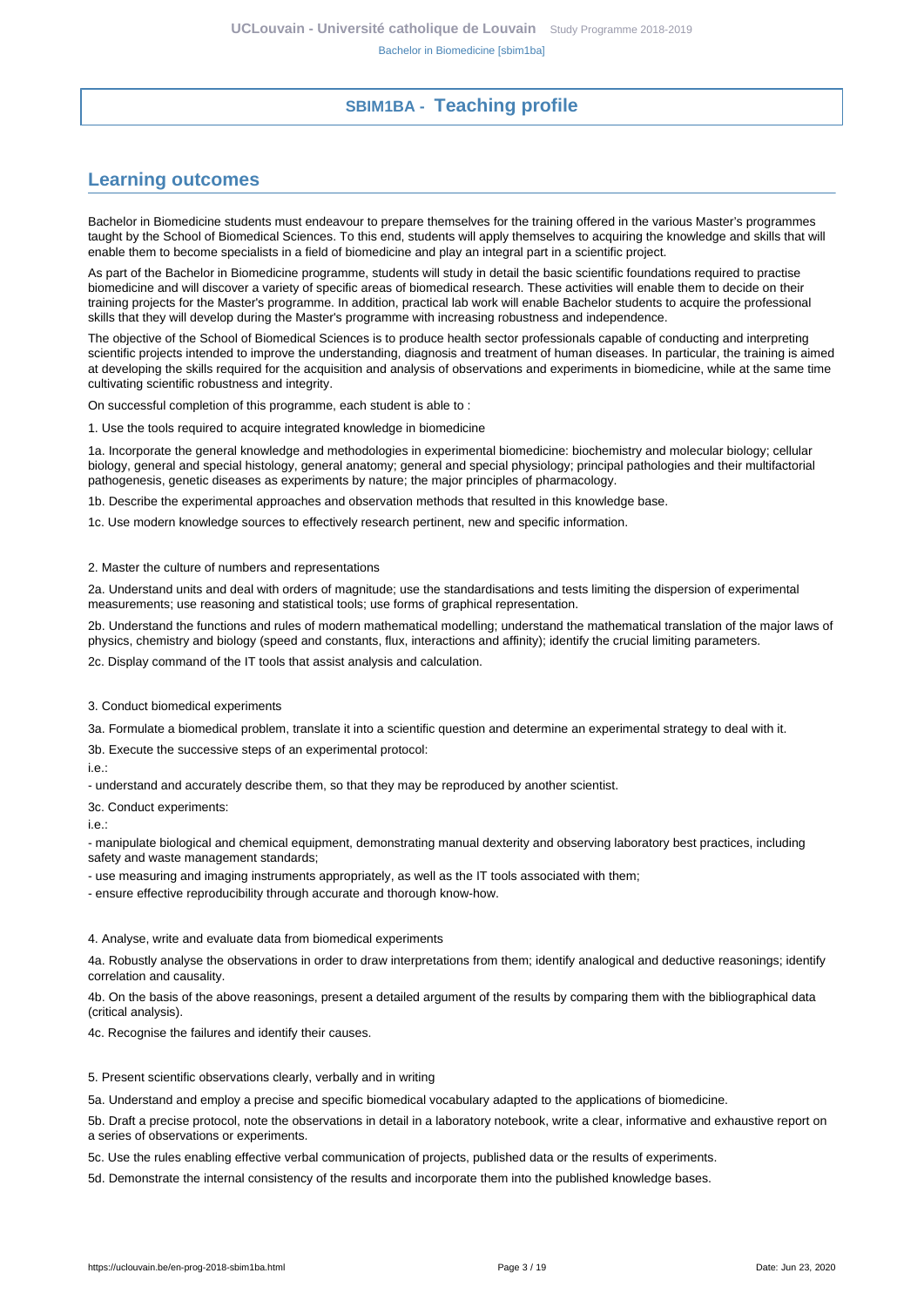## <span id="page-3-0"></span>**Programme structure**

General presentation of the programme

The bachelor's of Biomedical Sciences totals 180 credits.

The " major " of the programme consists of a basic course of 60 credits (1st year) and a specialised training course (2nd and 3rd year) of at least 90 credits.

The major is completed by a course equivalent to 30 credits, which may be an option selected from "the options menu" (more advanced studies in Biomedical Sciences) or a " minor " (an opening course in other disciplines). The course of 30 credits may be followed together with the specialised course.

Principal Subjects

The bachelor's studies enable the student to apprehend the world of the living, from a single atom to the whole of society .

A toms, molecules and the systems which govern them : General and Organic Chemistry - Biochemistry - Applied Physics - Pharmacology and Pharmacokinetics - Mathematics.

From a single cell to a human being

Morphological and Functional Approach : General Cellular and Molecular Biology, - Cytology and Histology- Anatomy - Embryology - Immunology - Physiology - Microbiology - General Pathology.

Man and society Contextual Approach : Philosophy - Psychology.

Research experience Statistics - Strategies and applied models - Genetic Engineering - Instrumental Analysis.

Other studies English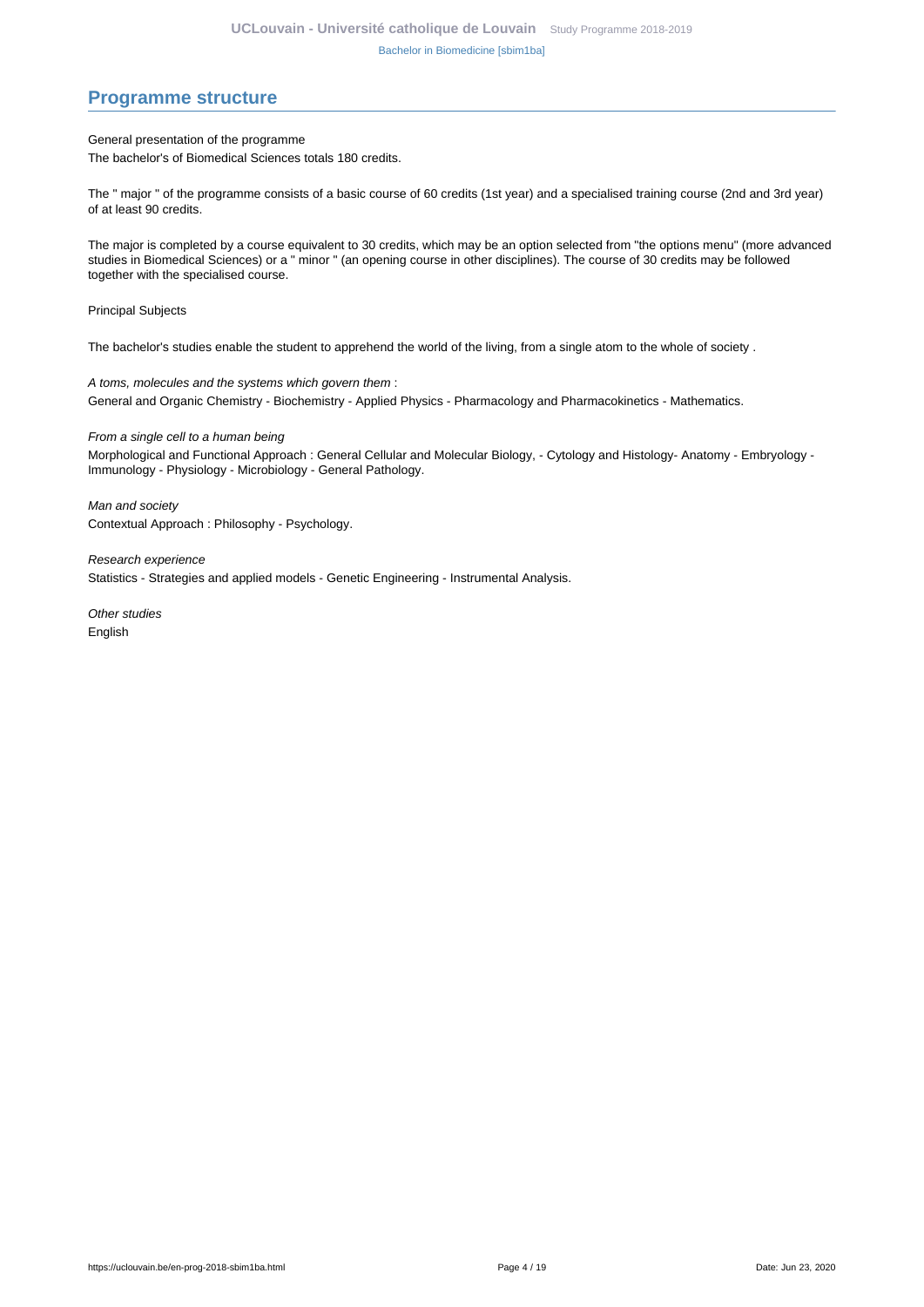# **SBIM1BA Detailled programme**

# <span id="page-4-1"></span><span id="page-4-0"></span>**Programme by subject**

|                         | Year                |
|-------------------------|---------------------|
|                         | $1 \quad 2 \quad 3$ |
| o Majeure (150 credits) |                     |

### **Des atomes, des molécules et des systèmes qui les régissent**

| <b>O</b> WMD1102   | Physique expérimentale et introduction mathématique aux<br>sciences expérimentales (1e partie) | <b>Eduardo Cortina Gil</b>                                                      | $60h+21h$  | 8 Credits        | 1q | x            |              |   |
|--------------------|------------------------------------------------------------------------------------------------|---------------------------------------------------------------------------------|------------|------------------|----|--------------|--------------|---|
| <b>O</b> WMD1104   | Physique expérimentale et introduction mathématique aux<br>sciences expérimentales (2e partie) | <b>Michel Herquet</b><br>(compensates<br>Fabio Maltoni)<br><b>Fabio Maltoni</b> | $30h+21h$  | 5 Credits        | 2q | $\mathsf{x}$ |              |   |
| <b>O</b> WSBIM1001 | <b>MATHEMATICAL METHODS IN BIOMEDICAL SCIENCES</b>                                             | <b>Pierre Bieliavsky</b><br>Annie Robert                                        | 45h+20h    | 5 Credits        | 2q | x            |              |   |
| <b>O</b> WMD1105   | Chimie générale et minérale                                                                    | Mark Rider (coord.)<br><b>Michael Singleton</b><br><b>Alexandru Vlad</b>        | 60h+30h    | 9 Credits        | 1q | x            |              |   |
| <b>O</b> WMD1106   | <b>ORGANIC CHEMISTRY</b>                                                                       | <b>Mohamed Ayadim</b><br><b>Olivier Riant</b><br><b>Michael Singleton</b>       | 60h+30h    | 9 Credits        | 2q | x            |              |   |
| O WPHAR1300        | Pharmacologie 1re partie<br>ш                                                                  | <b>Emmanuel Hermans</b><br><b>Marie-Paule Mingeot</b>                           | $30h+7.5h$ | 3 Credits        | 1q |              |              | x |
| O WFARM1300P       | Pharmacocinétique et métabolisme des xénobiotiques (partim<br>pharmacocinétique 20h + 10h)     | <b>Laure Bindels</b>                                                            | $20h+10h$  | 3 Credits        | 1q |              |              | x |
| O WFARM1221S       | Biochimie et biologie moléculaire (partim biochimie)                                           | <b>Nathalie</b><br>Delzenne (coord.)                                            | $50h+10h$  | <b>6 Credits</b> | 1q |              | $\mathbf{x}$ |   |

## **De la cellule à l'être humain**

| <b>O</b> WMD1120   | Biologie générale et approche expérimentale de la biologie    | <b>Jean Baptiste</b><br>Demoulin (coord.)<br>Pascal Kienlen-Campard<br><b>Marie-Christine Many</b>       | 75h+25h         | 10 Credits | 1 <sub>q</sub> | $\mathbf{x}$              |          |  |
|--------------------|---------------------------------------------------------------|----------------------------------------------------------------------------------------------------------|-----------------|------------|----------------|---------------------------|----------|--|
| <b>O</b> WMD1006   | Cytology and general histology                                | <b>Marie-Christine Many</b>                                                                              | $10h+40h$       | 5 Credits  | 2q             | $\pmb{\mathsf{x}}$        |          |  |
| O WFARM1009        | Elements of general and functional anatomy                    | <b>Christine Galant (coord.)</b><br>Pierre Gianello<br><b>Alain Poncelet</b>                             | 30 <sub>h</sub> | 3 Credits  | 2q             | $\boldsymbol{\mathsf{x}}$ |          |  |
| <b>O</b> WSBIM1226 | Biologie moléculaire (dont l'épigénétique) et travaux dirigés | <b>Charles De Smet</b><br>Frédéric Lemaigre<br><b>Thomas</b><br>Michiels (coord.)                        | $30h+10h$       | 3 Credits  | 1 <sub>q</sub> |                           | <b>X</b> |  |
| <b>O</b> WSBIM1227 | Biologie moléculaire et biochimie intégrée                    | Etienne De Plaen<br>Jean-Noël<br>Octave (coord.)                                                         | 20h+30h         | 3 Credits  | 2q             |                           | x        |  |
| <b>O</b> WMDS1211  | Biologie cellulaire, médicale et expérimentale                | <b>Stefan Constantinescu</b><br>$(c$ oord. $)$<br><b>Christophe Pierreux</b><br><b>Donatienne Tyteca</b> | 30h+20h         | 4 Credits  | 1 <sub>q</sub> |                           | X        |  |
| <b>O</b> WANAT1110 | Human embryology                                              | Frédéric Clotman<br><b>Charles De</b><br>Smet (coord.)<br><b>Christophe Pierreux</b>                     | 30 <sub>h</sub> | 3 Credits  | 2q             |                           | x        |  |
| O WSBIM1201T       | Physiologie générale (partim théorie, 40h)                    | Olivier Feron (coord.)<br>Patrick Gilon (coord.)                                                         | 40h             | 4 Credits  | 1 <sub>q</sub> |                           | X        |  |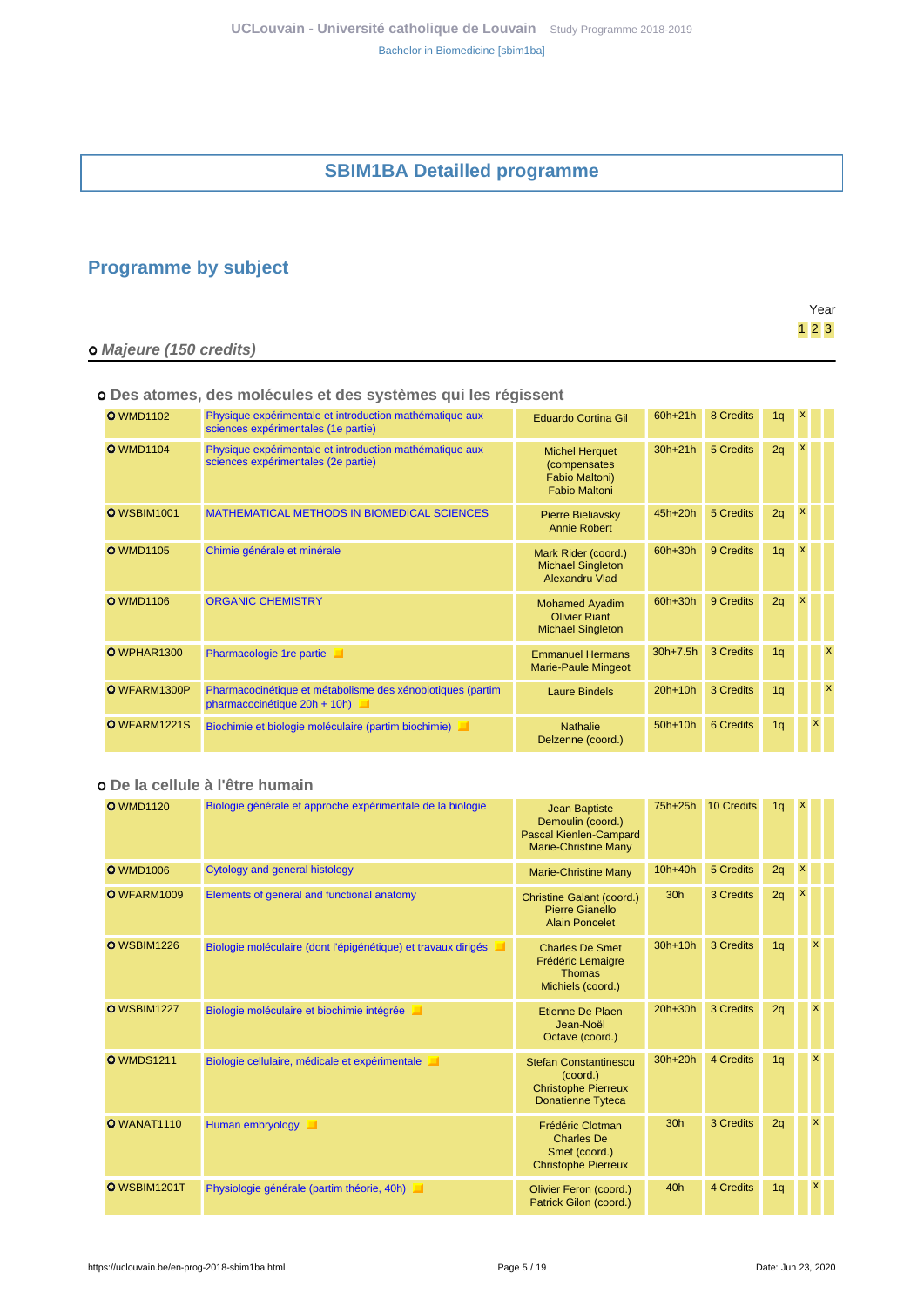## **UCLouvain - Université catholique de Louvain** [Study Programme 2018-2019](https://uclouvain.be/en/study-programme) [Bachelor in Biomedicine \[sbim1ba\]](https://uclouvain.be/en-prog-2018-sbim1ba.html)

|                    |                                                                                         |                                                                                                                                                                                                                              |                 |           |                | Year               |                           |
|--------------------|-----------------------------------------------------------------------------------------|------------------------------------------------------------------------------------------------------------------------------------------------------------------------------------------------------------------------------|-----------------|-----------|----------------|--------------------|---------------------------|
|                    |                                                                                         |                                                                                                                                                                                                                              |                 |           |                | 23                 |                           |
| O WSBIM1201P       | Physiologie générale (partie travaux pratiques, 25h)                                    | Olivier Feron (coord.)<br>Patrick Gilon (coord.)                                                                                                                                                                             | $0h+25h$        | 2 Credits | 1 <sub>q</sub> | $\mathsf X$        |                           |
| <b>O</b> WSBIM1203 | Histologie spéciale et hématologie                                                      | Marie-Christine<br>Many (coord.)<br><b>Etienne Marbaix</b>                                                                                                                                                                   | $15h+15h$       | 3 Credits | 1 <sub>q</sub> | $\pmb{\mathsf{x}}$ |                           |
| <b>O</b> WSBIM1204 | Atelier d'histologie et d'anatomie pathologique                                         | <b>Yves Guiot</b><br><b>Marie-Christine Many</b><br>Etienne Marbaix (coord.)                                                                                                                                                 | 30h             | 2 Credits | 2q             | $\pmb{\mathsf{x}}$ |                           |
| O WFARM1282        | General microbiology                                                                    | <b>Thomas Michiels</b>                                                                                                                                                                                                       | $20h+15h$       | 3 Credits | 1q             | $\pmb{\mathsf{x}}$ |                           |
| <b>O</b> WSBIM1200 | Analyse instrumentale biomédicale et radioprotection                                    | <b>Giulio Muccioli</b>                                                                                                                                                                                                       | $30h+30h$       | 4 Credits | 1q             | $\mathbf x$        |                           |
| <b>O</b> WFARM1213 | Human physiology and basics of physiopathology                                          | Olivier Feron (coord.)<br><b>Emmanuel Hermans</b><br><b>Philippe Lysy</b>                                                                                                                                                    | 60h             | 5 Credits | 2q             |                    | $\boldsymbol{\mathsf{x}}$ |
| <b>O</b> WMDS1222  | Biochimie humaine pathologique                                                          | <b>Guido Bommer</b><br>Jean-François Collet<br>Frédéric<br>Lemaigre (coord.)                                                                                                                                                 | 50h             | 5 Credits | 2q             |                    | $\boldsymbol{\mathsf{x}}$ |
| <b>O</b> WMDS1312  | Génétique humaine                                                                       | Miikka Vikkula                                                                                                                                                                                                               | 20h             | 2 Credits | 2q             |                    | $\boldsymbol{\mathsf{x}}$ |
| <b>O</b> WSBIM1334 | Immunologie générale                                                                    | <b>Pierre Coulie</b><br>(compensates Jean-<br><b>Christophe Renauld)</b><br>Pierre Coulie (coord.)<br>Sophie Lucas<br>(compensates Jean-<br><b>Christophe Renauld)</b><br>Jean-Christophe<br>Renauld<br>Benoît Van den Eynde | 65h             | 5 Credits | 1q             |                    | $\mathbf{x}$              |
| <b>O</b> WSBIM1382 | Génétique et biotechnologie appliquée                                                   | Etienne De Plaen<br>Jean-Noël<br>Octave (coord.)                                                                                                                                                                             | 30 <sub>h</sub> | 3 Credits | 1q             |                    | $\boldsymbol{\mathsf{x}}$ |
| <b>O</b> WSBIM1302 | Molecular Virology                                                                      | <b>Thomas Michiels</b>                                                                                                                                                                                                       | 15h             | 2 Credits | 1q             |                    | $\boldsymbol{\mathsf{x}}$ |
| O WFARM1305        | Elements of General Pathology                                                           | <b>Olivier Feron</b><br>Stéphane<br>Moniotte (coord.)                                                                                                                                                                        | 30h             | 3 Credits | 2q             |                    | $\boldsymbol{\mathsf{x}}$ |
| <b>O</b> WSBIM1293 | Training course in cell biology                                                         | <b>Nicolas Dauguet</b><br><b>Laure Dumoutier</b><br>(compensates Jean-<br><b>Christophe Renauld)</b><br><b>Laure Dumoutier</b><br>(coord.)                                                                                   | 30h             | 2 Credits | 2q             | $\pmb{\times}$     |                           |
| O WSBIM1303P       | Ateliers de stratégie expérimentale en biologie cellulaire et<br>moléculaire (pratique) | Pascal Kienlen-<br>Campard (coord.)                                                                                                                                                                                          | 30h             | 3 Credits | 2q             |                    | $\boldsymbol{\mathsf{x}}$ |
| O WSBIM1303T       | Ateliers de stratégie expérimentale en biologie cellulaire et<br>moléculaire (théorie)  | Pascal Kienlen-<br>Campard (coord.)                                                                                                                                                                                          | 30h             | 3 Credits | 1q             |                    | $\overline{\mathbf{x}}$   |

#### **L'homme et la société : approche contextuelle**

Les étudiants qui choisissent une mineure d'ouverture dans leur programme de 2e année doivent, en 3e année, suivre le cours SDEV2102 Epidémiologie (20h + 20h, 3c) à la place du cours FSP2238.

| O WFARM1247        | Traitement statistique des données                   | Céline Bugli<br>(compensates)<br>Eugen Pircalabelu)<br>Eugen Pircalabelu                                            | $15h+15h$       | 3 Credits | 2q         |                  | X        |              |
|--------------------|------------------------------------------------------|---------------------------------------------------------------------------------------------------------------------|-----------------|-----------|------------|------------------|----------|--------------|
| <b>O</b> WFSP2238S | Advanced epidemiology (partim sciences biomédicales) | <b>Brecht Devleesschauwer</b><br><b>Niko Speybroeck</b>                                                             | 20h             | 2 Credits | 2q         |                  |          | $\mathbf{x}$ |
| O WFARM2177        | <b>Biostatistics</b>                                 | <b>Laure Elens</b>                                                                                                  | $20h+10h$       | 3 Credits | 2q         |                  |          | $\mathsf{x}$ |
| O LANGL1854        | <b>Medical English</b>                               | Aurélie Deneumoustier<br>Ariane Halleux<br>Carlo Lefevre (coord.)<br><b>Nevin Serbest</b><br><b>Thibaud Stevens</b> | 30 <sub>h</sub> | 3 Credits | 2q         | $\boldsymbol{x}$ |          |              |
| O LANGL1855        | <b>Medical English</b>                               | Timothy Byrne (coord.)<br>Aurélie Deneumoustier<br>Carlo Lefevre (coord.)                                           | 30 <sub>h</sub> | 3 Credits | 1 ou<br>2q |                  | <b>X</b> |              |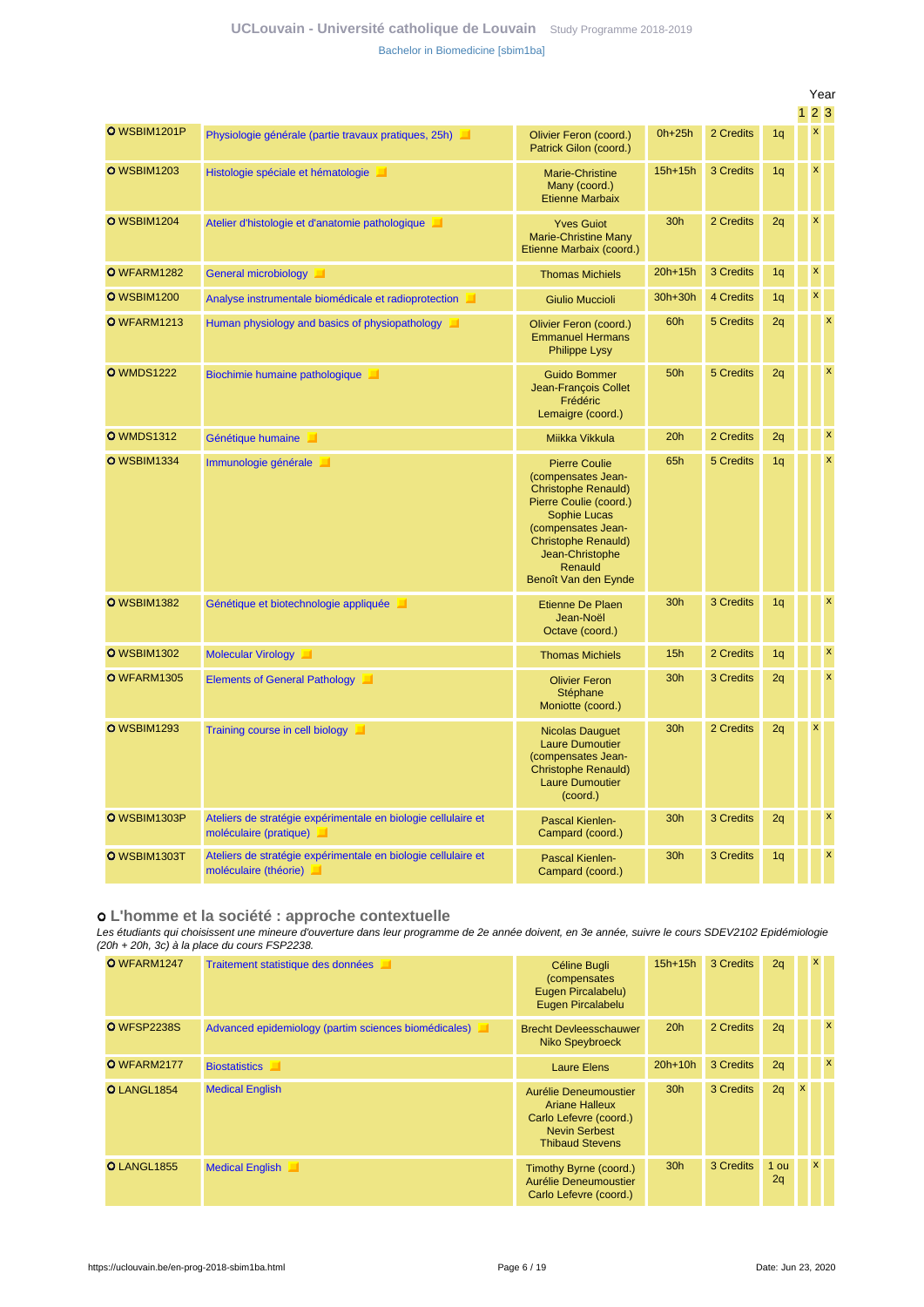|             |                                        |                                                                         |                 |           |                |              | Year |              |
|-------------|----------------------------------------|-------------------------------------------------------------------------|-----------------|-----------|----------------|--------------|------|--------------|
|             |                                        |                                                                         |                 |           |                |              | 123  |              |
| O LANGL2454 | <b>English for biomedical students</b> | <b>Nicholas Gibbs</b><br>Nevin Serbest (coord.)                         | 30 <sub>h</sub> | 3 Credits | 2q             |              |      | $\mathbf{x}$ |
| O WFARM1160 | Philosophy                             | <b>Mylene Botbol</b><br>Fabio Bruschi<br>(compensates<br>Mylene Botbol) | 30 <sub>h</sub> | 3 Credits | 1 <sub>q</sub> | $\mathbf{x}$ |      |              |

#### **Mineure (30 credits)**

En complément de la majeure, l'étudiant choisit soit une mineure d'approndissement en sciences biomédicales soit une mineure d'ouverture proposée par d'autres programmes, à raison de 15 crédits en BAC2 et 15 crédits en BAC3.

#### **Additionnal module in Biomedical Sciences (30 credits)**

#### **Deuxième année de bachelier**

|                    | L'étudiant est tenu de suivre les cours suivants : |                                                                                                                                                                                          |                 |           |                |          |  |
|--------------------|----------------------------------------------------|------------------------------------------------------------------------------------------------------------------------------------------------------------------------------------------|-----------------|-----------|----------------|----------|--|
| <b>O</b> WSBIM1205 | Introduction à la toxicologie                      | <b>Nathalie Delzenne</b><br><b>Philippe Hantson</b><br><b>Vincent Haufroid</b><br><b>Perrine Hoet</b><br><b>François Huaux</b><br>Dominique<br>Lison (coord.)<br><b>Pierre Wallemacq</b> | 30 <sub>h</sub> | 3 Credits | 2q             | x        |  |
| <b>O</b> WSBIM1211 | Methodolgy of cell and molecular biology           | <b>Guido Bommer</b><br>Jean-François<br>Collet (coord.)<br><b>Stefan Constantinescu</b><br><b>Christophe Pierreux</b>                                                                    | 22.5h           | 3 Credits | 2q             | x        |  |
| <b>O</b> WSBIM1206 | Du nutriment à l'aliment                           | Sonia Brichard<br>Jean-Paul Thissen                                                                                                                                                      | 30h             | 3 Credits | 1 <sub>q</sub> | x        |  |
| <b>O</b> WSBIM1220 | Eléments de neurosciences<br>ш                     | Frédéric Clotman<br>(compensates<br>Sylvie Nozaradan)<br><b>Bernard Hanseeuw</b><br>Emmanuel<br>Hermans (coord.)<br><b>Marcus Missal</b><br>Sylvie Nozaradan                             | 30h             | 3 Credits | 2q             | <b>X</b> |  |
| <b>O</b> WSBIM1207 | Introduction à la bio-informatique                 | <b>Laurent Gatto</b>                                                                                                                                                                     | $15h+20h$       | 3 Credits | 2q             | x        |  |

#### **Troisième année de bachelier**

#### L'étudiant est tenu de suivre les cours suivants :

|                    | <b>O</b> WFARM2139T Pharmacogénomique et toxicologie (partim toxicologie, 30h)        | Laure Bindels                                                                     | 30 <sub>h</sub> | 3 Credits | 1 <sub>q</sub> | $\mathbf{x}$              |
|--------------------|---------------------------------------------------------------------------------------|-----------------------------------------------------------------------------------|-----------------|-----------|----------------|---------------------------|
| <b>O</b> WSBIM1320 | Introduction aux approches expérimentales de la biologie<br>cellulaire et moléculaire | Anne des Rieux<br>Ilse Dewachter (coord.)<br>Sandrine Horman<br>Donatienne Tyteca | 30 <sub>h</sub> | 3 Credits | 2q             | $\mathbf{x}$              |
| <b>O</b> WSBIM1305 | Introduction à la nutrition humaine                                                   | Véronique Beauloye<br>Sonia Brichard (coord.)                                     | 30 <sub>h</sub> | 3 Credits | 1 <sub>q</sub> | $\boldsymbol{\mathsf{x}}$ |
| <b>O</b> WSBIM1393 | Stage en laboratoire                                                                  | Pascal Kienlen-Campard                                                            | 30 <sub>h</sub> | 3 Credits | 2q             | $\mathbf{x}$              |
| <b>O</b> WSBIM1321 | Eléments de neurosciences, 2e partie                                                  | Frédéric Clotman<br><b>Philippe Gailly</b><br>Pascal Kienlen-<br>Campard (coord.) | 30 <sub>h</sub> | 3 Credits | 1q             | $\mathsf{x}$              |

#### **Mineure d'ouverture (30 credits)**

En alternative à la mineure d'approfondissement, l'étudiant peut choisir une mineure d'ouverture à d'autres disciplines parmi la liste ci-dessous ou dans la rubrique Mineure.

| Mineure d'ouverture<br>Voir la liste ci-dessous.                                                                   |  | 15 Credits |  |  |
|--------------------------------------------------------------------------------------------------------------------|--|------------|--|--|
| Mineure d'ouverture<br>L'étudiant poursuit la mineure d'ouverture choisie en 2e année dans la liste<br>ci-dessous. |  | 15 Credits |  |  |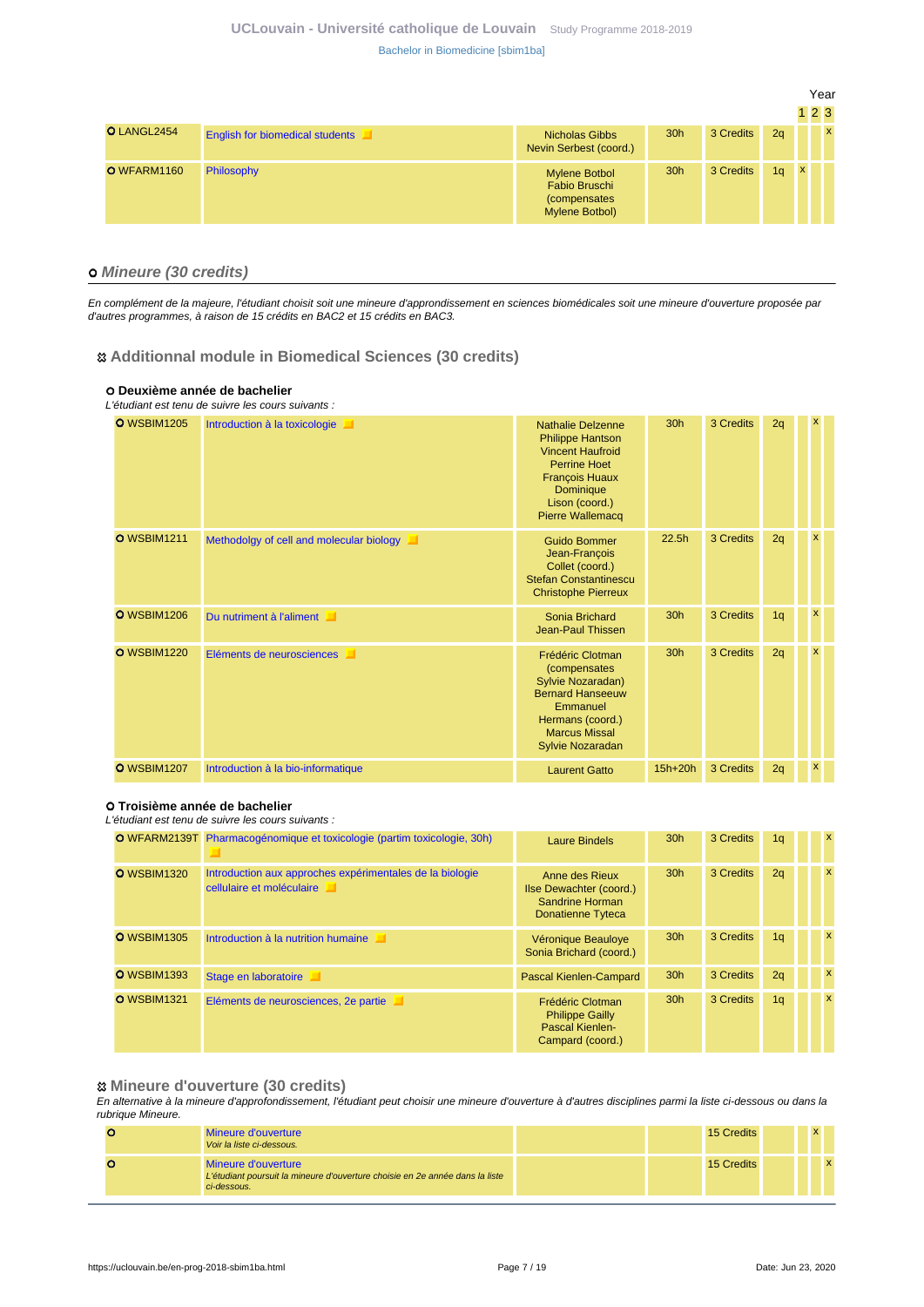# <span id="page-7-0"></span>**List of available minors**

During the bachelor's of Biomedical Sciences, personally selected options will give the student the opportunity to become more familiar with the different branches available at master's level.

Instead of the options, the bachelor's may also include a "minor" which will enable the student to open up new horizons.

[> Additionnal module in Biomedical Sciences](https://www.uclouvain.be/en-prog-2018-app-wsbim100p) [ https://www.uclouvain.be/en-prog-2018-app-wsbim100p ] [> Mineure en Antiquité : Égypte, Orient, Grèce, Rome](https://www.uclouvain.be/en-prog-2018-min-lanti100i) [ https://www.uclouvain.be/en-prog-2018-min-lanti100i ] [> Mineure en sciences des religions \(ouverture\)](https://www.uclouvain.be/en-prog-2018-min-lreli100i) [ https://www.uclouvain.be/en-prog-2018-min-Ireli100i ] [> Minor in Economics](https://www.uclouvain.be/en-prog-2018-min-lecon100i) [ https://www.uclouvain.be/en-prog-2018-min-lecon100i ] [> Minor in Arabic language and Islamic civilization](https://www.uclouvain.be/en-prog-2018-min-lisla100i) [https://www.uclouvain.be/en-prog-2018-min-lisla100i] [> Minor in Chinese studies](https://www.uclouvain.be/en-prog-2018-min-lchin100i) [ https://www.uclouvain.be/en-prog-2018-min-lchin100i ] [> Minor in Christian Theology](https://www.uclouvain.be/en-prog-2018-min-ltheo100i) [ https://www.uclouvain.be/en-prog-2018-min-Itheo100i ] [> Minor in Criminology](https://www.uclouvain.be/en-prog-2018-min-lcrim100i) [ https://www.uclouvain.be/en-prog-2018-min-lcrim100i ] [> Minor in Culture and Creation](https://www.uclouvain.be/en-prog-2018-min-lcucr100i) [ https://www.uclouvain.be/en-prog-2018-min-lcucr100i ] [> Minor in Development and Environment](https://www.uclouvain.be/en-prog-2018-min-ldenv100i) [ https://www.uclouvain.be/en-prog-2018-min-Idenv100i ] [> Minor in Economics \(open\)](https://www.uclouvain.be/en-prog-2018-min-loeco100i) [ https://www.uclouvain.be/en-prog-2018-min-loeco100i ] [> Minor in Education \(\\*\)](https://www.uclouvain.be/en-prog-2018-min-lfopa100i) [ https://www.uclouvain.be/en-prog-2018-min-lfopa100i ] [> Minor in European Studies](https://www.uclouvain.be/en-prog-2018-min-leuro100i) [ https://www.uclouvain.be/en-prog-2018-min-leuro100i ] [> Minor in French Studies](https://www.uclouvain.be/en-prog-2018-min-lfran100i) [ https://www.uclouvain.be/en-prog-2018-min-Ifran100i ] [> Minor in Gender Studies](https://www.uclouvain.be/en-prog-2018-min-lgenr100i) [ https://www.uclouvain.be/en-prog-2018-min-lgenr100i ] [> Minor in Geography](https://www.uclouvain.be/en-prog-2018-min-lgeog100i) [ https://www.uclouvain.be/en-prog-2018-min-lgeog100i ] [> Minor in History](https://www.uclouvain.be/en-prog-2018-min-lhist100i) [ https://www.uclouvain.be/en-prog-2018-min-lhist100i ] [> Minor in History of Art and Archeology](https://www.uclouvain.be/en-prog-2018-min-larke100i) [ https://www.uclouvain.be/en-prog-2018-min-larke100i ] [> Minor in Human and Social Sciences](https://www.uclouvain.be/en-prog-2018-min-lhuso100i) [ https://www.uclouvain.be/en-prog-2018-min-lhuso100i ] [> Minor in Information and Communication](https://www.uclouvain.be/en-prog-2018-min-lcomu100i) [https://www.uclouvain.be/en-prog-2018-min-lcomu100i] [> Minor in Law \(access\)](https://www.uclouvain.be/en-prog-2018-min-ladrt100i) [ https://www.uclouvain.be/en-prog-2018-min-ladrt100i ] [> Minor in Linguistics](https://www.uclouvain.be/en-prog-2018-min-lling100i) [ https://www.uclouvain.be/en-prog-2018-min-Iling100i ] [> Minor in Literary Studies](https://www.uclouvain.be/en-prog-2018-min-llitt100i) [ https://www.uclouvain.be/en-prog-2018-min-llitt100i ] [> Minor in Mangement \(basic knowledge\)](https://www.uclouvain.be/en-prog-2018-min-lgesa100i) [ https://www.uclouvain.be/en-prog-2018-min-Igesa100i ] [> Minor in Medication Sciences](https://www.uclouvain.be/en-prog-2018-min-wfarm100i) [ https://www.uclouvain.be/en-prog-2018-min-wfarm100i ] [> Minor in Medieval Studies](https://www.uclouvain.be/en-prog-2018-min-lmedi100i) [ https://www.uclouvain.be/en-prog-2018-min-Imedi100i ] [> Minor in Musicology](https://www.uclouvain.be/en-prog-2018-min-lmusi100i) [ https://www.uclouvain.be/en-prog-2018-min-lmusi100i ] [> Minor in Oriental Studies](https://www.uclouvain.be/en-prog-2018-min-lori100i) [ https://www.uclouvain.be/en-prog-2018-min-lori100i ] [> Minor in Philosophy](https://www.uclouvain.be/en-prog-2018-min-lisp100i) [ https://www.uclouvain.be/en-prog-2018-min-lisp100i ] [> Minor in Political Sciences](https://www.uclouvain.be/en-prog-2018-min-lspol100i) [ https://www.uclouvain.be/en-prog-2018-min-lspol100i ] [> Minor in Population and Development Studies](https://www.uclouvain.be/en-prog-2018-min-lsped100i) [ https://www.uclouvain.be/en-prog-2018-min-lsped100i ] [> Minor in Scientific Culture](https://www.uclouvain.be/en-prog-2018-min-lcusc100i) [ https://www.uclouvain.be/en-prog-2018-min-lcusc100i ] [> Minor in Sociology and Anthropology](https://www.uclouvain.be/en-prog-2018-min-lsoca100i) [ https://www.uclouvain.be/en-prog-2018-min-Isoca100i ] [> Minor in Statistics and data sciences](https://www.uclouvain.be/en-prog-2018-min-lstat100i) [ https://www.uclouvain.be/en-prog-2018-min-Istat100i ] [> Minor in Sustainable Development](https://www.uclouvain.be/en-prog-2018-min-ldvld100i) [ https://www.uclouvain.be/en-prog-2018-min-ldvld100i ] [> Minor in law \(open\)](https://www.uclouvain.be/en-prog-2018-min-lodrt100i) [ https://www.uclouvain.be/en-prog-2018-min-lodrt100i ]

(\*) This program is the subject of access criteria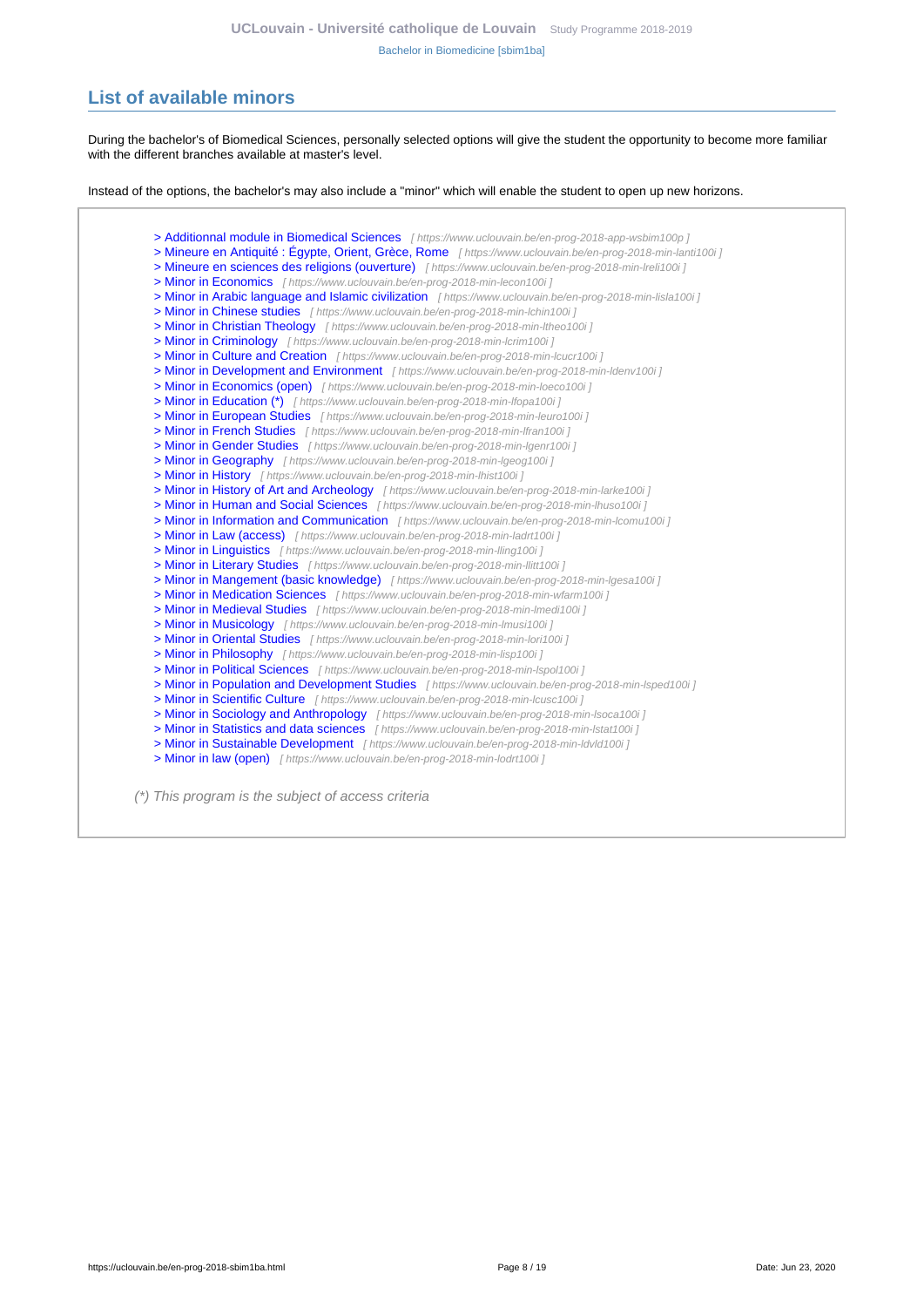# <span id="page-8-0"></span>**Course prerequisites**

A document entitled (nb: not available for this programme sbim1ba) specifies the activities (course units - CU) with one or more prerequisite(s) within the study programme, that is the CU whose learning outcomes must have been certified and for which the credits must have been granted by the jury before the student is authorised to sign up for that activity.

These activities are identified in the study programme: their title is followed by a yellow square.

As the prerequisites are a requirement of enrolment, there are none within a year of a course.

The prerequisites are defined for the CUs for different years and therefore influence the order in which the student can enrol in the programme's CUs.

In addition, when the panel validates a student's individual programme at the beginning of the year, it ensures the consistency of the individual programme:

- It can change a prerequisite into a corequisite within a single year (to allow studies to be continued with an adequate annual load);
- It can require the student to combine enrolment in two separate CUs it considers necessary for educational purposes.

For more information, please consult [regulation of studies and exams.](https://uclouvain.be/en-enseignement-reglements.html)

## <span id="page-8-1"></span>**The programme's courses and learning outcomes**

For each UCLouvain training programme, a [reference framework of learning outcomes](https://uclouvain.be/en-prog-2018-sbim1ba-competences_et_acquis.html) specifies the competences expected of every graduate on completion of the programme. You can see the contribution of each teaching unit to the programme's reference framework of learning outcomes in the document "In which teaching units are the competences and learning outcomes in the programme's reference framework developed and mastered by the student?"

# <span id="page-8-2"></span>**Programme type**

### <span id="page-8-3"></span>**SBIM1BA - 1ST ANNUAL UNIT**

| <b>O</b> Mandatory                                | <b>83 Optional</b>                             |
|---------------------------------------------------|------------------------------------------------|
| $\triangle$ Courses not taught during 2018-2019   | ⊘ Periodic courses not taught during 2018-2019 |
| $\oplus$ Periodic courses taught during 2018-2019 | Activity with requisites                       |

Click on the course title to see detailed informations (objectives, methods, evaluation...)

#### **Majeure**

#### **Des atomes, des molécules et des systèmes qui les régissent**

| <b>O</b> WMD1102   | Physique expérimentale et introduction mathématique aux sciences<br>expérimentales (1e partie) | Eduardo Cortina Gil                                                             | $60h+21h$ | 8 Credits | 1 <sub>q</sub> |
|--------------------|------------------------------------------------------------------------------------------------|---------------------------------------------------------------------------------|-----------|-----------|----------------|
| <b>O</b> WMD1104   | Physique expérimentale et introduction mathématique aux sciences<br>expérimentales (2e partie) | <b>Michel Herquet</b><br>(compensates<br>Fabio Maltoni)<br><b>Fabio Maltoni</b> | $30h+21h$ | 5 Credits | 2q             |
| <b>O</b> WSBIM1001 | <b>MATHEMATICAL METHODS IN BIOMEDICAL SCIENCES</b>                                             | Pierre Bieliavsky<br>Annie Robert                                               | $45h+20h$ | 5 Credits | 2q             |
| <b>O</b> WMD1105   | Chimie générale et minérale                                                                    | Mark Rider (coord.)<br><b>Michael Singleton</b><br>Alexandru Vlad               | 60h+30h   | 9 Credits | 1 <sub>q</sub> |
| <b>O</b> WMD1106   | <b>ORGANIC CHEMISTRY</b>                                                                       | <b>Mohamed Ayadim</b><br><b>Olivier Riant</b><br><b>Michael Singleton</b>       | $60h+30h$ | 9 Credits | 2q             |

#### **De la cellule à l'être humain**

| <b>O</b> WMD1120 | Biologie générale et approche expérimentale de la biologie | Jean Baptiste<br>Demoulin (coord.)<br>Pascal Kienlen-Campard<br><b>Marie-Christine Many</b> | 75h+25h         | 10 Credits | 1 <sub>a</sub> |
|------------------|------------------------------------------------------------|---------------------------------------------------------------------------------------------|-----------------|------------|----------------|
| <b>O</b> WMD1006 | Cytology and general histology                             | <b>Marie-Christine Many</b>                                                                 | $10h+40h$       | 5 Credits  | 2 <sub>a</sub> |
| O WFARM1009      | Elements of general and functional anatomy                 | <b>Christine Galant (coord.)</b><br><b>Pierre Gianello</b><br><b>Alain Poncelet</b>         | 30 <sub>h</sub> | 3 Credits  | 2 <sub>a</sub> |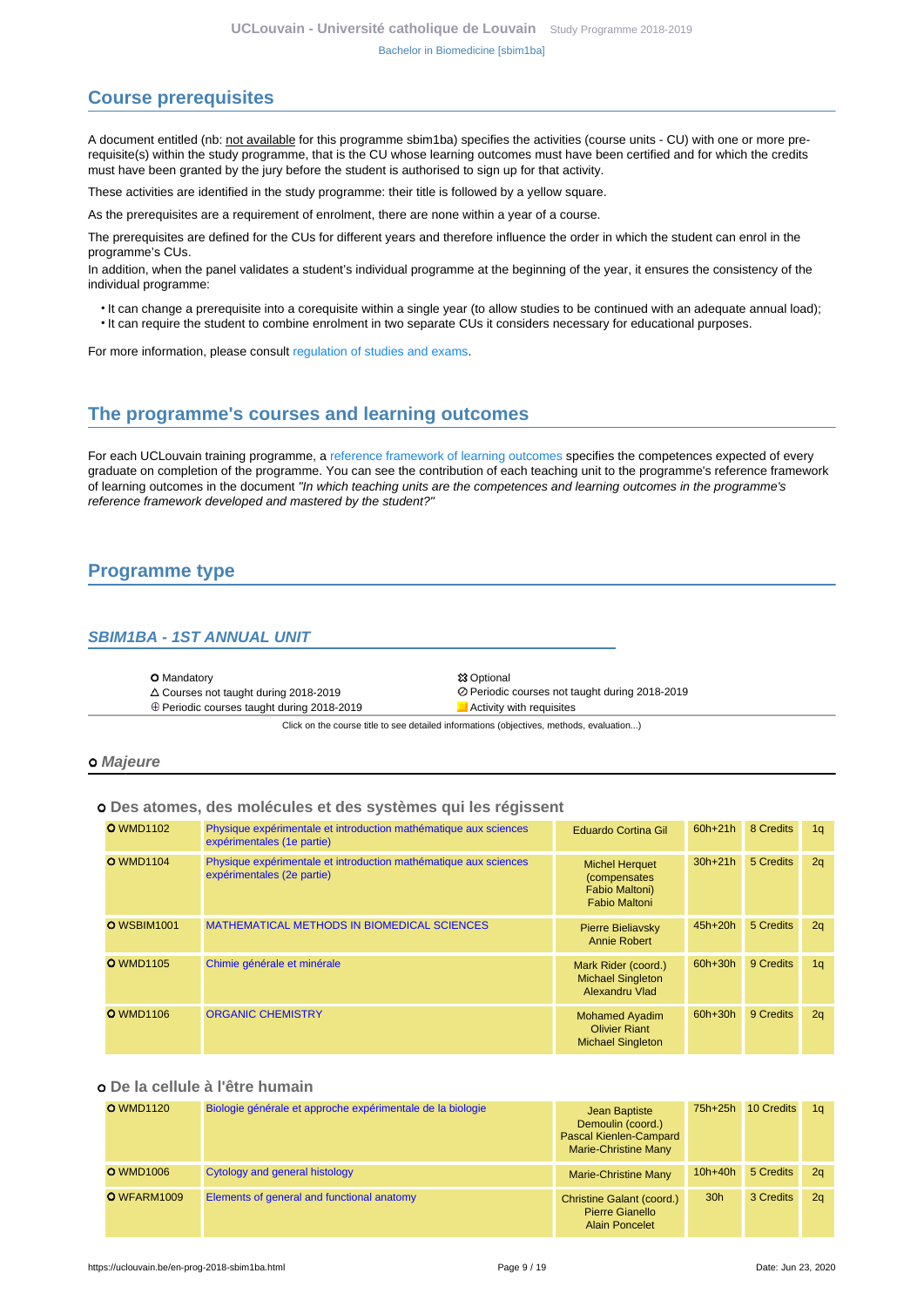#### **L'homme et la société : approche contextuelle**

Les étudiants qui choisissent une mineure d'ouverture dans leur programme de 2e année doivent, en 3e année, suivre le cours SDEV2102 Epidémiologie (20h + 20h, 3c) à la place du cours FSP2238.

| O LANGL1854 | <b>Medical English</b> | Aurélie Deneumoustier<br><b>Ariane Halleux</b><br>Carlo Lefevre (coord.)<br><b>Nevin Serbest</b><br><b>Thibaud Stevens</b> | 30 <sub>h</sub> | 3 Credits | 2q             |
|-------------|------------------------|----------------------------------------------------------------------------------------------------------------------------|-----------------|-----------|----------------|
| O WFARM1160 | Philosophy             | <b>Mylene Botbol</b><br>Fabio Bruschi<br>(compensates<br>Mylene Botbol)                                                    | 30 <sub>h</sub> | 3 Credits | 1 <sub>q</sub> |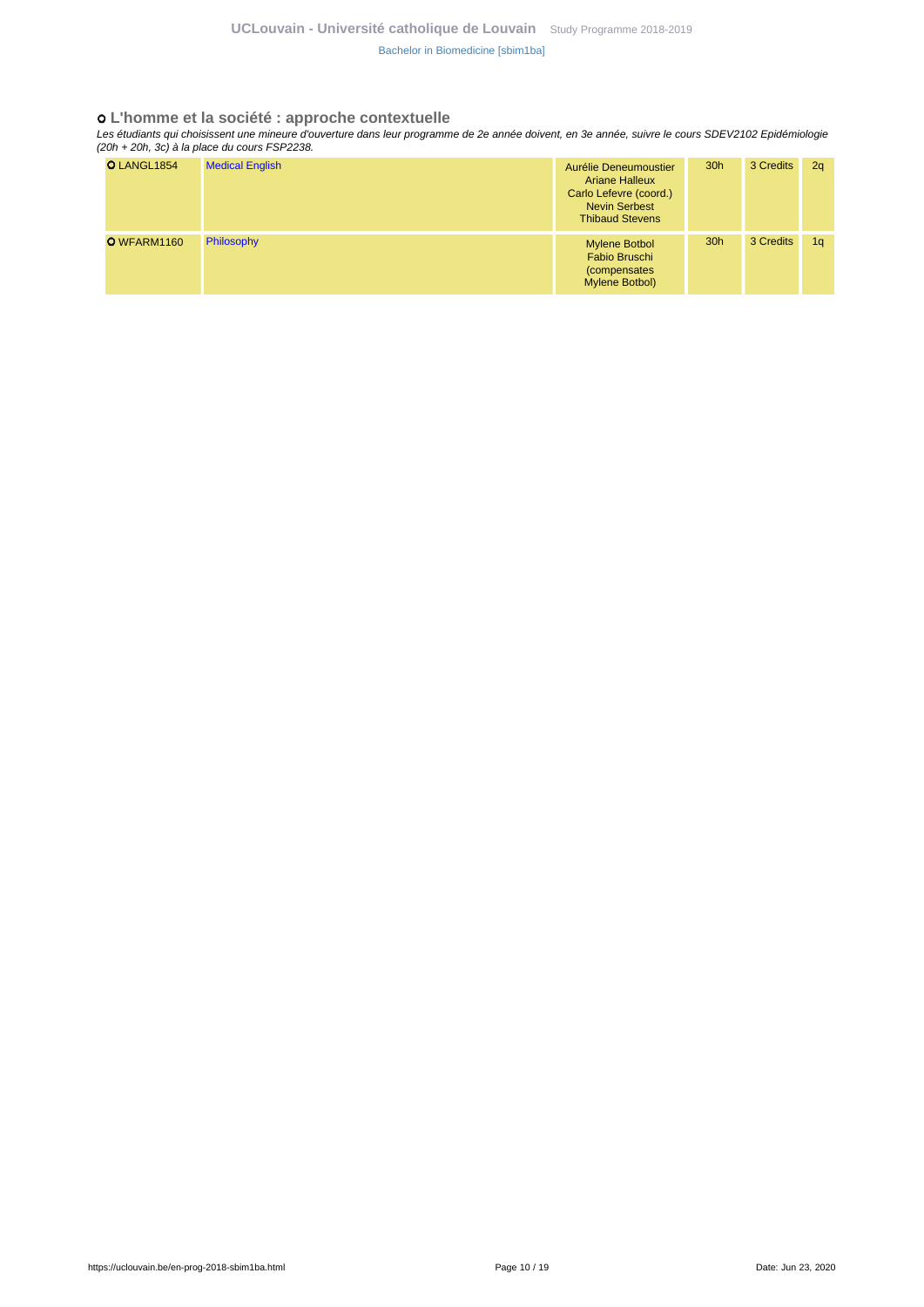### <span id="page-10-0"></span>**SBIM1BA - 2ND ANNUAL UNIT**

#### O Mandatory 23 Optional 23 Optional 23 Optional 23 Optional 23 Optional 23 Optional 23 Optional 23 Optional 23 Optional 23 Optional 23 Optional 23 Optional 23 Optional 23 Optional 23 Optional 23 Optional 23 Optional 23 Op

- 
- $\oplus$  Periodic courses taught during 2018-2019

Courses not taught during 2018-2019 Periodic courses not taught during 2018-2019

Click on the course title to see detailed informations (objectives, methods, evaluation...)

#### **Majeure**

# **Des atomes, des molécules et des systèmes qui les régissent**

|  | O WFARM1221S Biochimie et biologie moléculaire (partim biochimie) | <b>Nathalie</b>   | $50h+10h$ | 6 Credits 1g |  |
|--|-------------------------------------------------------------------|-------------------|-----------|--------------|--|
|  |                                                                   | Delzenne (coord.) |           |              |  |

#### O WSBIM1226 [Biologie moléculaire \(dont l'épigénétique\) et travaux dirigés](https://uclouvain.be/cours-2018-WSBIM1226) **Charles De Smet** Frédéric Lemaigre Thomas Michiels (coord.) 30h+10h 3 Credits 1q O WSBIM1227 [Biologie moléculaire et biochimie intégrée](https://uclouvain.be/cours-2018-WSBIM1227) Etienne De Plaen Etienne De Plaen Jean-Noël Octave (coord.) 20h+30h 3 Credits 2q O WMDS1211 [Biologie cellulaire, médicale et expérimentale](https://uclouvain.be/cours-2018-WMDS1211) **Stefan Constantinescu** Stefan Constantinescu (coord.) Christophe Pierreux Donatienne Tyteca 30h+20h 4 Credits 1q O WANAT1110 [Human embryology](https://uclouvain.be/cours-2018-WANAT1110) Frédéric Clotman Charles De Smet (coord.) Christophe Pierreux 30h 3 Credits 2q O WSBIM1201T [Physiologie générale \(partim théorie, 40h\)](https://uclouvain.be/cours-2018-WSBIM1201T) **Divier Container de la Container de Container** Olivier Feron (coord.) Patrick Gilon (coord.) 40h 4 Credits 1q O WSBIM1201P [Physiologie générale \(partie travaux pratiques, 25h\)](https://uclouvain.be/cours-2018-WSBIM1201P) O Context Clivier Feron (coord.) Patrick Gilon (coord.) 0h+25h 2 Credits 1q O WSBIM1203 [Histologie spéciale et hématologie](https://uclouvain.be/cours-2018-WSBIM1203) **Marie-Christine** Marie-Christine Many (coord.) Etienne Marbaix 15h+15h 3 Credits 1q O WSBIM1204 [Atelier d'histologie et d'anatomie pathologique](https://uclouvain.be/cours-2018-WSBIM1204) **Vice Accessity de La Vice Accessity de La Vice Accessity** Marie-Christine Many Etienne Marbaix (coord.) 30h 2 Credits 2q **O** WFARM1282 [General microbiology](https://uclouvain.be/cours-2018-WFARM1282) **Thomas Michiels 20h+15h 3 Credits** 1q O WSBIM1200 [Analyse instrumentale biomédicale et radioprotection](https://uclouvain.be/cours-2018-WSBIM1200) Giulio Ciulio Muccioli 30h+30h 4 Credits 1q O WSBIM1293 [Training course in cell biology](https://uclouvain.be/cours-2018-WSBIM1293) Nicolas Dauguet Nicolas Dauguet Laure Dumoutier (compensates Jean-Christophe Renauld) Laure Dumoutier (coord.) 30h 2 Credits 2q

### **De la cellule à l'être humain**

 **L'homme et la société : approche contextuelle**

Les étudiants qui choisissent une mineure d'ouverture dans leur programme de 2e année doivent, en 3e année, suivre le cours SDEV2102 Epidémiologie (20h + 20h, 3c) à la place du cours FSP2238.

| O WFARM1247 | Traitement statistique des données | Céline Bugli<br>(compensates<br>Eugen Pircalabelu)<br>Eugen Pircalabelu   | $15h+15h$       | 3 Credits | 2 <sub>a</sub> |
|-------------|------------------------------------|---------------------------------------------------------------------------|-----------------|-----------|----------------|
| O LANGL1855 | <b>Medical English</b>             | Timothy Byrne (coord.)<br>Aurélie Deneumoustier<br>Carlo Lefevre (coord.) | 30 <sub>h</sub> | 3 Credits | 1 ou<br>2q     |

#### **Mineure**

En complément de la majeure, l'étudiant choisit soit une mineure d'approndissement en sciences biomédicales soit une mineure d'ouverture proposée par d'autres programmes, à raison de 15 crédits en BAC2 et 15 crédits en BAC3.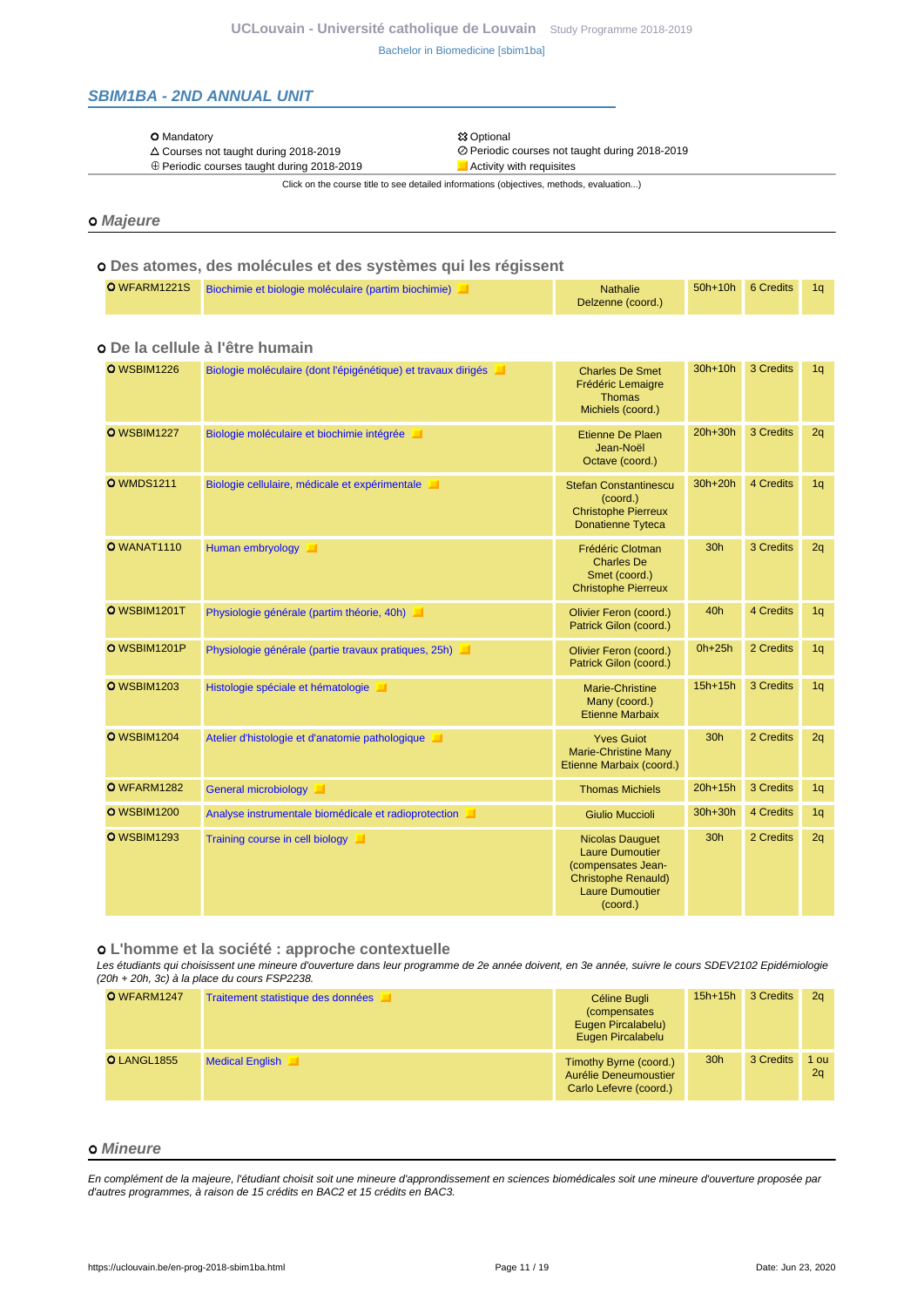### **Additionnal module in Biomedical Sciences**

### **Deuxième année de bachelier**

|  |  |  | L'étudiant est tenu de suivre les cours suivants : |  |
|--|--|--|----------------------------------------------------|--|
|  |  |  |                                                    |  |

| <b>O</b> WSBIM1205 | Introduction à la toxicologie            | <b>Nathalie Delzenne</b><br><b>Philippe Hantson</b><br><b>Vincent Haufroid</b><br><b>Perrine Hoet</b><br><b>François Huaux</b><br><b>Dominique</b><br>Lison (coord.)<br><b>Pierre Wallemacq</b> | 30h       | 3 Credits | 2q |
|--------------------|------------------------------------------|-------------------------------------------------------------------------------------------------------------------------------------------------------------------------------------------------|-----------|-----------|----|
| <b>O</b> WSBIM1211 | Methodolgy of cell and molecular biology | <b>Guido Bommer</b><br>Jean-François<br>Collet (coord.)<br><b>Stefan Constantinescu</b><br><b>Christophe Pierreux</b>                                                                           | 22.5h     | 3 Credits | 2q |
| <b>O</b> WSBIM1206 | Du nutriment à l'aliment                 | Sonia Brichard<br>Jean-Paul Thissen                                                                                                                                                             | 30h       | 3 Credits | 1q |
| <b>O</b> WSBIM1220 | Eléments de neurosciences                | Frédéric Clotman<br>(compensates<br>Sylvie Nozaradan)<br><b>Bernard Hanseeuw</b><br>Emmanuel<br>Hermans (coord.)<br><b>Marcus Missal</b><br><b>Sylvie Nozaradan</b>                             | 30h       | 3 Credits | 2q |
| <b>O</b> WSBIM1207 | Introduction à la bio-informatique       | <b>Laurent Gatto</b>                                                                                                                                                                            | $15h+20h$ | 3 Credits | 2q |

### **Mineure d'ouverture**

En alternative à la mineure d'approfondissement, l'étudiant peut choisir une mineure d'ouverture à d'autres disciplines parmi la liste ci-dessous ou dans la rubrique Mineure.

| Mineure d'ouverture<br>Voir la liste ci-dessous. |  |  |  |  |  |  | <b>Credits</b> |  |
|--------------------------------------------------|--|--|--|--|--|--|----------------|--|
|--------------------------------------------------|--|--|--|--|--|--|----------------|--|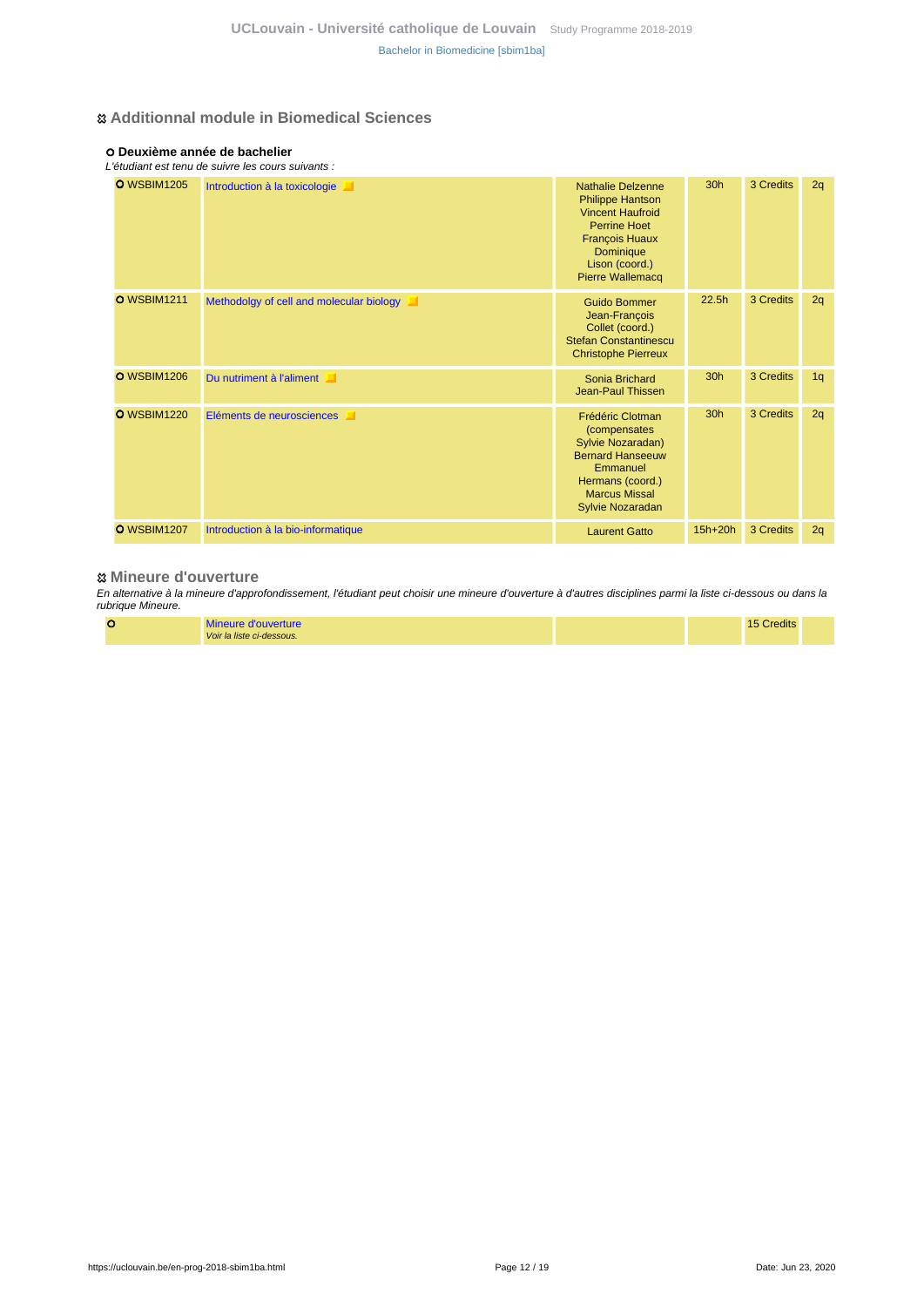### <span id="page-12-0"></span>**SBIM1BA - 3RD ANNUAL UNIT**

| O Mandatory |
|-------------|
|             |

 $\triangle$  Courses not taught during 2018-2019<br>  $\oplus$  Periodic courses taught during 2018-2019<br>  $\blacksquare$ Activity with requisites  $\oplus$  Periodic courses taught during 2018-2019

**総 Optional** 

Click on the course title to see detailed informations (objectives, methods, evaluation...)

#### **Majeure**

#### **Des atomes, des molécules et des systèmes qui les régissent**

| O WPHAR1300  | Pharmacologie 1 re partie                                                                  | <b>Emmanuel Hermans</b><br>Marie-Paule Mingeot |           | 30h+7.5h 3 Credits | 1 <sub>a</sub> |
|--------------|--------------------------------------------------------------------------------------------|------------------------------------------------|-----------|--------------------|----------------|
| O WFARM1300P | Pharmacocinétique et métabolisme des xénobiotiques (partim<br>pharmacocinétique 20h + 10h) | <b>Laure Bindels</b>                           | $20h+10h$ | 3 Credits          |                |

## **De la cellule à l'être humain**

| <b>O</b> WFARM1213 | Human physiology and basics of physiopathology                                                   | Olivier Feron (coord.)<br><b>Emmanuel Hermans</b><br><b>Philippe Lysy</b>                                                                                                                                                    | 60h             | 5 Credits | 2q |
|--------------------|--------------------------------------------------------------------------------------------------|------------------------------------------------------------------------------------------------------------------------------------------------------------------------------------------------------------------------------|-----------------|-----------|----|
| <b>O</b> WMDS1222  | Biochimie humaine pathologique                                                                   | <b>Guido Bommer</b><br>Jean-François Collet<br>Frédéric<br>Lemaigre (coord.)                                                                                                                                                 | 50h             | 5 Credits | 2q |
| <b>O</b> WMDS1312  | Génétique humaine                                                                                | Miikka Vikkula                                                                                                                                                                                                               | 20h             | 2 Credits | 2q |
| <b>O</b> WSBIM1334 | Immunologie générale                                                                             | <b>Pierre Coulie</b><br>(compensates Jean-<br><b>Christophe Renauld)</b><br>Pierre Coulie (coord.)<br>Sophie Lucas<br>(compensates Jean-<br><b>Christophe Renauld)</b><br>Jean-Christophe<br>Renauld<br>Benoît Van den Eynde | 65h             | 5 Credits | 1q |
| <b>O</b> WSBIM1382 | Génétique et biotechnologie appliquée                                                            | Etienne De Plaen<br>Jean-Noël<br>Octave (coord.)                                                                                                                                                                             | 30 <sub>h</sub> | 3 Credits | 1q |
| <b>O</b> WSBIM1302 | Molecular Virology                                                                               | <b>Thomas Michiels</b>                                                                                                                                                                                                       | 15h             | 2 Credits | 1q |
| O WFARM1305        | <b>Elements of General Pathology</b>                                                             | <b>Olivier Feron</b><br>Stéphane<br>Moniotte (coord.)                                                                                                                                                                        | 30 <sub>h</sub> | 3 Credits | 2q |
| O WSBIM1303P       | Ateliers de stratégie expérimentale en biologie cellulaire et moléculaire<br>$(\text{pratique})$ | Pascal Kienlen-<br>Campard (coord.)                                                                                                                                                                                          | 30h             | 3 Credits | 2q |
| O WSBIM1303T       | Ateliers de stratégie expérimentale en biologie cellulaire et moléculaire<br>(théorie)           | Pascal Kienlen-<br>Campard (coord.)                                                                                                                                                                                          | 30 <sub>h</sub> | 3 Credits | 1q |

#### **L'homme et la société : approche contextuelle**

Les étudiants qui choisissent une mineure d'ouverture dans leur programme de 2e année doivent, en 3e année, suivre le cours SDEV2102 Epidémiologie (20h + 20h, 3c) à la place du cours FSP2238.

| <b>O</b> WFSP2238S | Advanced epidemiology (partim sciences biomédicales) | <b>Brecht Devleesschauwer</b><br>Niko Speybroeck | 20h       | 2 Credits | 2 <sub>a</sub> |
|--------------------|------------------------------------------------------|--------------------------------------------------|-----------|-----------|----------------|
| O WFARM2177        | <b>Biostatistics</b>                                 | Laure Elens                                      | $20h+10h$ | 3 Credits | 2a             |
| O LANGL2454        | <b>English for biomedical students</b>               | Nicholas Gibbs<br>Nevin Serbest (coord.)         | 30h       | 3 Credits | 2 <sub>a</sub> |

#### **Mineure**

En complément de la majeure, l'étudiant choisit soit une mineure d'approndissement en sciences biomédicales soit une mineure d'ouverture proposée par d'autres programmes, à raison de 15 crédits en BAC2 et 15 crédits en BAC3.

#### **Additionnal module in Biomedical Sciences**

#### **Troisième année de bachelier**

L'étudiant est tenu de suivre les cours suivants :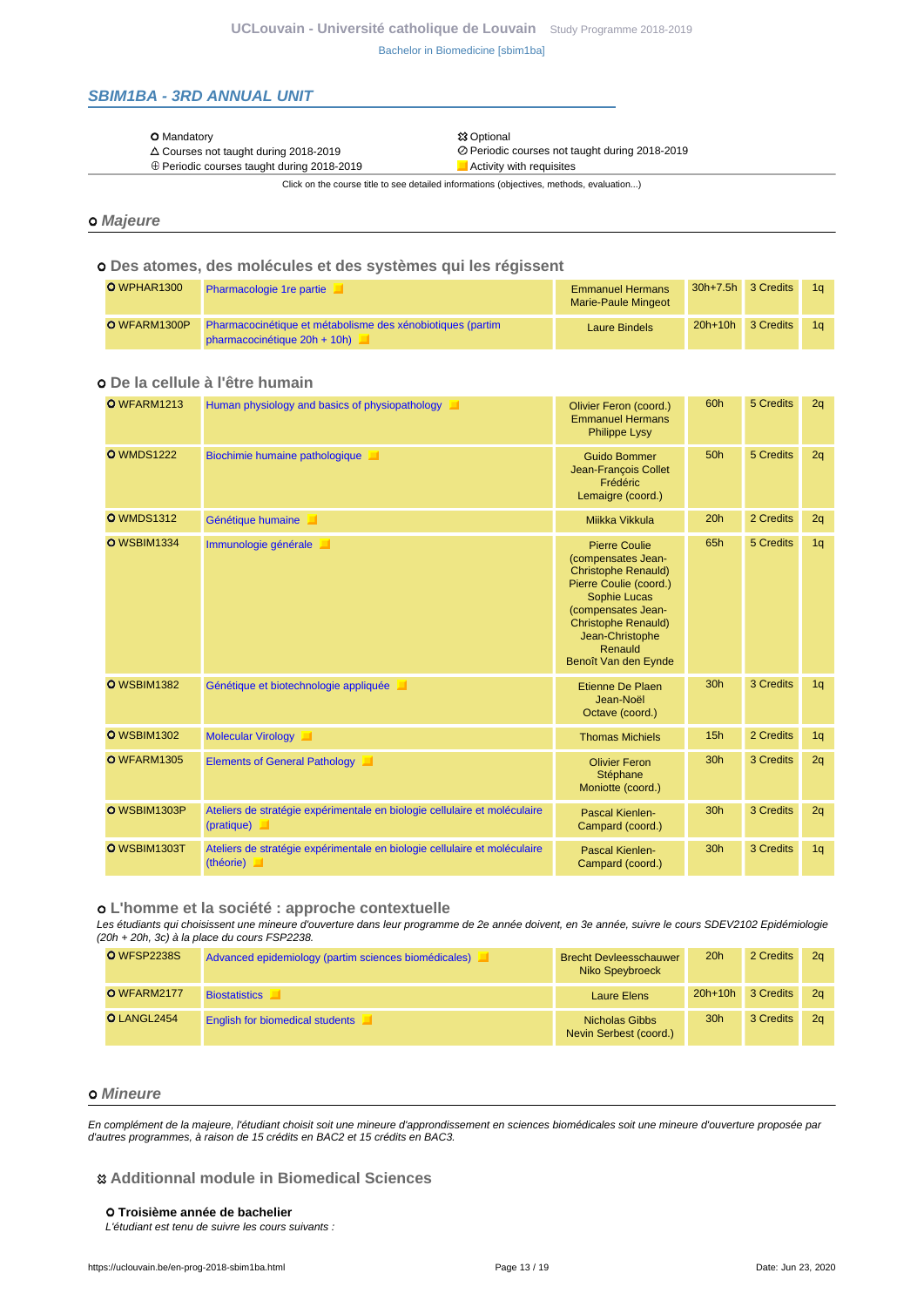## **UCLouvain - Université catholique de Louvain** [Study Programme 2018-2019](https://uclouvain.be/en/study-programme) [Bachelor in Biomedicine \[sbim1ba\]](https://uclouvain.be/en-prog-2018-sbim1ba.html)

| O WFARM2139T       | Pharmacogénomique et toxicologie (partim toxicologie, 30h)                            | Laure Bindels                                                                     | 30 <sub>h</sub> | 3 Credits | 1 <sub>a</sub> |
|--------------------|---------------------------------------------------------------------------------------|-----------------------------------------------------------------------------------|-----------------|-----------|----------------|
| <b>O</b> WSBIM1320 | Introduction aux approches expérimentales de la biologie cellulaire et<br>moléculaire | Anne des Rieux<br>Ilse Dewachter (coord.)<br>Sandrine Horman<br>Donatienne Tyteca | 30 <sub>h</sub> | 3 Credits | 2q             |
| <b>O</b> WSBIM1305 | Introduction à la nutrition humaine                                                   | Véronique Beauloye<br>Sonia Brichard (coord.)                                     | 30 <sub>h</sub> | 3 Credits | 1 <sub>q</sub> |
| <b>O</b> WSBIM1393 | Stage en laboratoire                                                                  | Pascal Kienlen-Campard                                                            | 30 <sub>h</sub> | 3 Credits | 2q             |
| <b>O</b> WSBIM1321 | Eléments de neurosciences, 2e partie                                                  | Frédéric Clotman<br><b>Philippe Gailly</b><br>Pascal Kienlen-<br>Campard (coord.) | 30 <sub>h</sub> | 3 Credits | 1 <sub>q</sub> |

#### **Mineure d'ouverture**

En alternative à la mineure d'approfondissement, l'étudiant peut choisir une mineure d'ouverture à d'autres disciplines parmi la liste ci-dessous ou dans la rubrique Mineure.

|  | Mineure d'ouverture                                                              |  | 15 Credits |  |
|--|----------------------------------------------------------------------------------|--|------------|--|
|  | L'étudiant poursuit la mineure d'ouverture choisie en 2e année dans la liste ci- |  |            |  |
|  | dessous.                                                                         |  |            |  |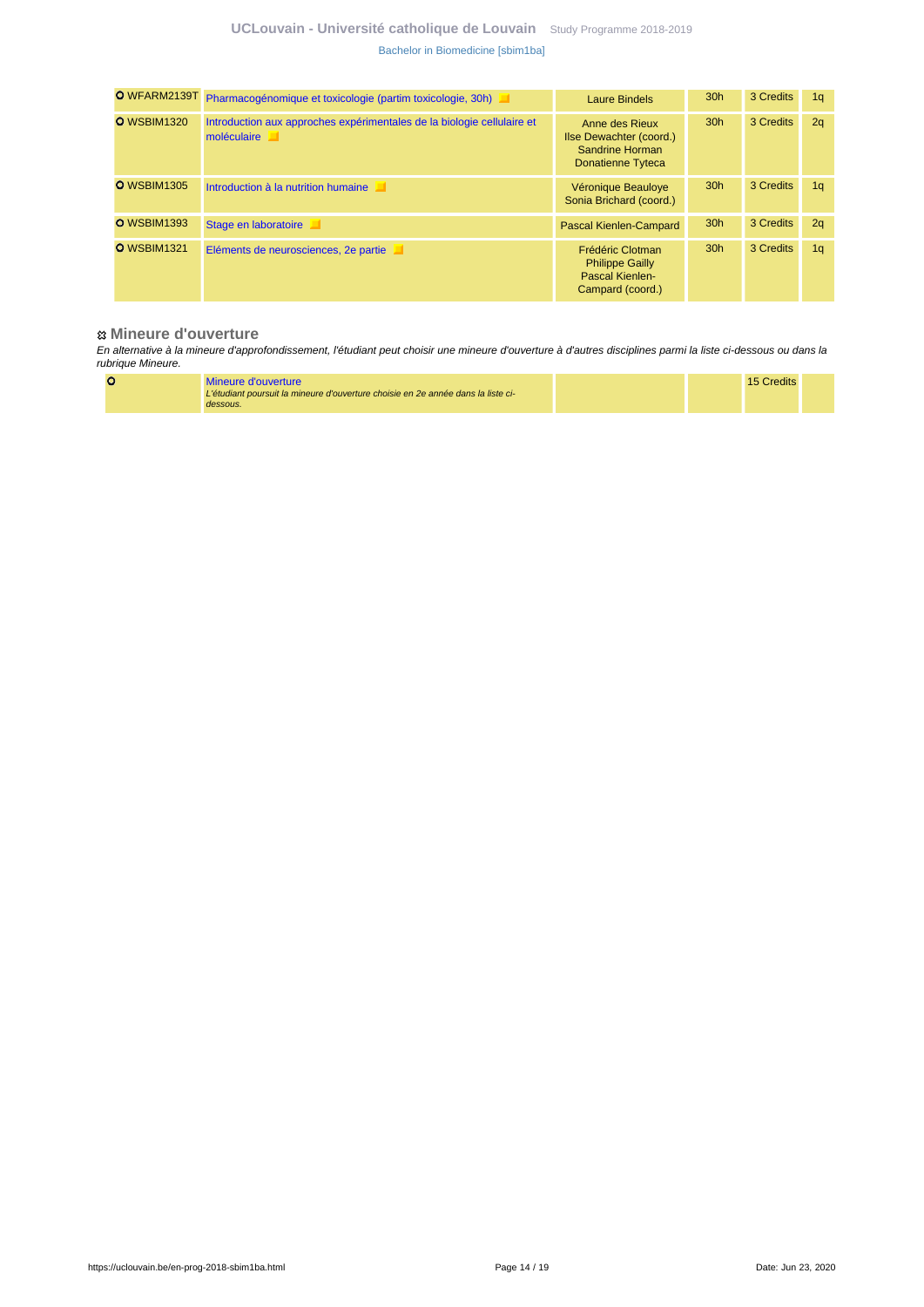## **SBIM1BA - Information**

# <span id="page-14-1"></span><span id="page-14-0"></span>**Admission**

Decree of 7 November 2013 defining the landscape of higher education and the academic organization of studies. The admission requirements must be met prior to enrolment in the University.

In the event of the divergence between the different linguistic versions of the present conditions, the French version shall prevail

SUMMARY

- [General requirements](#page-14-2)
- [Specific requirements](#page-14-3)
- [Exam of knowledge of the French language](#page-15-0)
- [Special requirements](#page-15-1)

# <span id="page-14-2"></span>**General requirements**

Except as otherwise provided by other specific legal provisions, admission to undergraduate courses leading to the award of a Bachelor's degree will be granted to students with one of the following qualifications :

1. A Certificate of Upper Secondary Education issued during or after the 1993-1994 academic year by an establishment offering fulltime secondary education or an adult education centre in the French Community of Belgium and, as the case may be, approved if it was issued by an educational institution before 1 January 2008 or affixed with the seal of the French Community if it was issued after this date, or an equivalent certificate awarded by the Examination Board of the French Community during or after 1994;

2. A Certificate of Upper Secondary Education issued no later than the end of the 1992-1993 academic year, along with official documentation attesting to the student's ability to pursue higher education for students applying for a full-length undergraduate degree programme;

3. A diploma awarded by a higher education institution within the French Community that confers an academic degree issued under the above-mentioned Decree, or a diploma awarded by a university or institution dispensing full-time higher education in accordance with earlier legislation;

4. A higher education certificate or diploma awarded by an adult education centre;

5. A pass certificate for one of the entrance examinations (https://uclouvain.be/fr/etudier/inscriptions/examens-admission.html) organized by higher education institutions or by an examination board of the French Community; this document gives admission to studies in the sectors, fields or programmes indicated therein;

6. A diploma, certificate of studies or other qualification similar to those mentioned above, issued by the Flemish Community of Belgium (this qualification does not grant exemption from the French language proficiency examination (https://uclouvain.be/en/study/ inscriptions/language-requirements.html)), the German Community of Belgium or the Royal Military Academy;

7. A diploma, certificate of studies or other qualification obtained abroad and deemed equivalent to the first four mentioned above by virtue of a law, decree, European directive or international convention;

Note:

Requests for equivalence must be submitted no later than 14 July 2018 to the Equivalence department [\(Service des équivalences](http://www.equivalences.cfwb.be/)) of the Ministry of Higher Education and Scientific Research of the French Community of Belgium.

The following two qualifications are automatically deemed equivalent to the Certificate of Upper Secondary Education (Certificat d'enseignement secondaire supérieur – CESS):

- European Baccalaureate issued by the Board of Governors of a European School,

- International Baccalaureate issued by the International Baccalaureate Office in Geneva.

These two qualifications do not, however, provide automatic exemption from the French language proficiency examination (https:// uclouvain.be/en/study/inscriptions/language-requirements.html).

8. Official documentation attesting to a student's ability to pursue higher education (diplôme d'aptitude à accéder à l'enseignement supérieur - DAES), issued by the Examination Board of the French Community.

# <span id="page-14-3"></span>**Specific requirements**

Admission to undergraduate studies on the basis of accreditation of knowledge and skills obtained through professional or personal experience (Accreditation of Prior Experience)

Subject to the general requirements laid down by the authorities of the higher education institution, with the aim of admission to the undergraduate programme, the examination boards accredit the knowledge and skills that students have obtained through their professional or personal experience.

This experience must correspond to at least five years of documented activity, with years spent in higher education being partially taken into account: 60 credits are deemed equivalent to one year of experience, with a maximum of two years being counted. At the end of an assessment procedure organized by the authorities of the higher education institution, the Examination Board will decide whether a student has sufficient skills and knowledge to successfully pursue undergraduate studies.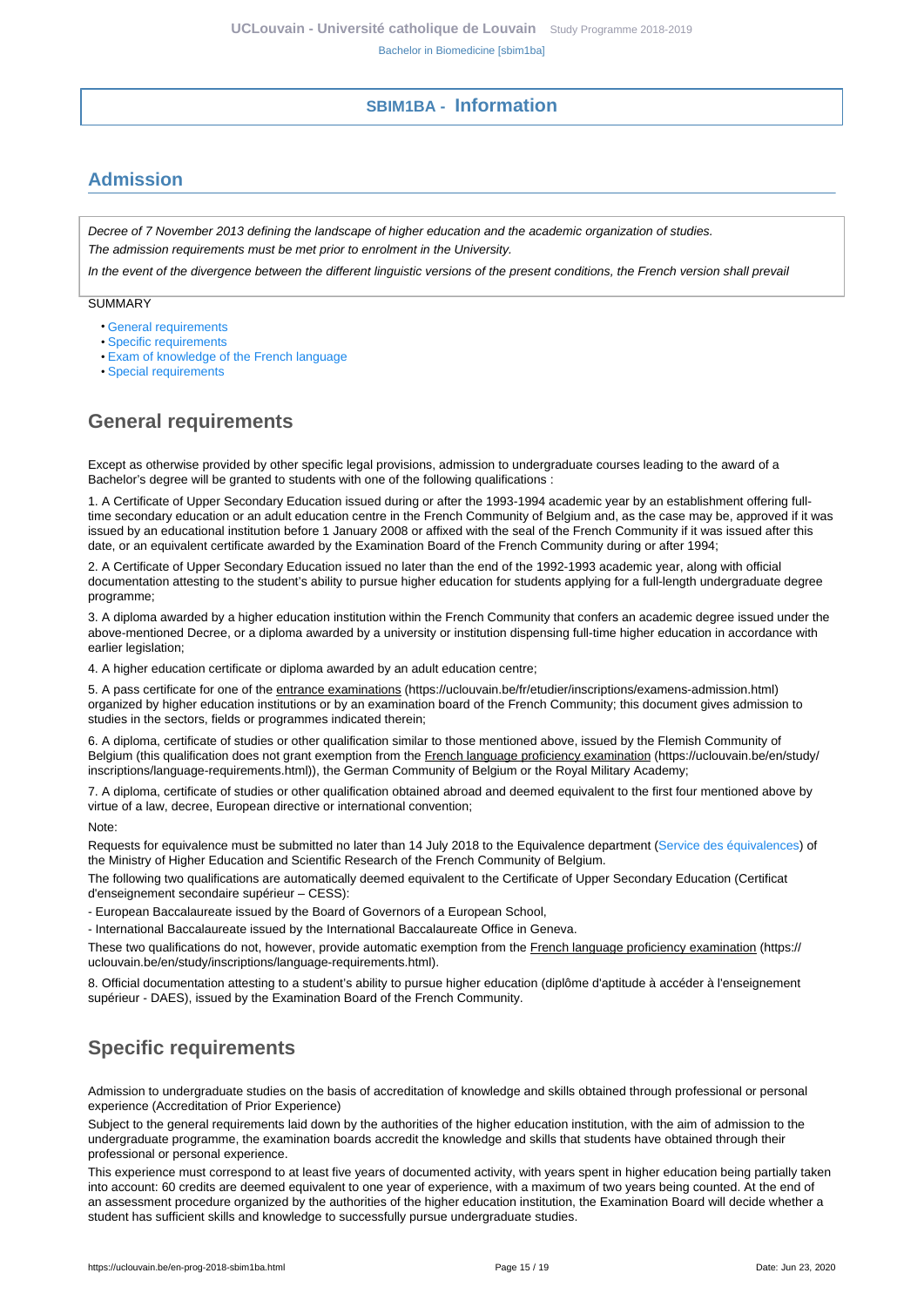After this assessment, the Examination Board will determine the additional courses and possible exemptions constituting the supplementary requirements for the student's admission.

# <span id="page-15-0"></span>**Exam of knowledge of the French language**

Anyone not demonstrating sufficient French language proficiency (https://uclouvain.be/en/study/inscriptions/languagerequirements.html) will not be admitted to the first-year undergraduate examinations.

# <span id="page-15-1"></span>**Special requirements**

- Admission to **undergraduate studies in engineering: civil engineering and architect** Pass certificate for the special entrance examination for undergraduate studies in engineering: civil engineering and architect (https://uclouvain.be/fr/facultes/epl/examenadmission.html). Admission to these courses is always subject to students passing the special entrance examination. Contact the faculty office for the
- programme content and the examination arrangements. • Admission to **undergraduate studies in veterinary medicine**  Admission to undergraduate studies in veterinary medicine is governed by the Decree of 16 June 2006 regulating the number of students in certain higher education undergraduate courses (non-residents) (https://uclouvain.be/en/study/inscriptions/etudescontingentees.html).
- Admission to **undergraduate studies in physiotherapy and rehabilitation** Admission to undergraduate studies in physiotherapy and rehabilitation is governed by the Decree of 16 June 2006 regulating the number of students in certain higher education undergraduate courses (non-residents). (https://uclouvain.be/en/study/inscriptions/ etudes-contingentees.html)
- Admission to **undergraduate studies in psychology and education: speech and language therapy** Admission to undergraduate studies in psychology and education: speech and language therapy is governed by the Decree of 16 June 2006 regulating the number of students in certain higher education undergraduate courses (non-residents) (https:// uclouvain.be/en/study/inscriptions/etudes-contingentees.html).
- Admission to **undergraduate studies in medicine and dental science**

Admission to undergraduate studies in medecine and dental science is governed by the Decree of 16 June 2006 regulating the number of students in certain higher education undergraduate courses (non-residents). (https://uclouvain.be/en/study/inscriptions/ etudes-contingentees.html)

Note: students wishing to enrol for a **Bachelor's degree in Medicine** or a **Bachelor's degree in dental science** must first sit an aptitude test (fr) (https://uclouvain.be/en/study/inscriptions/etudes-contingentees.html).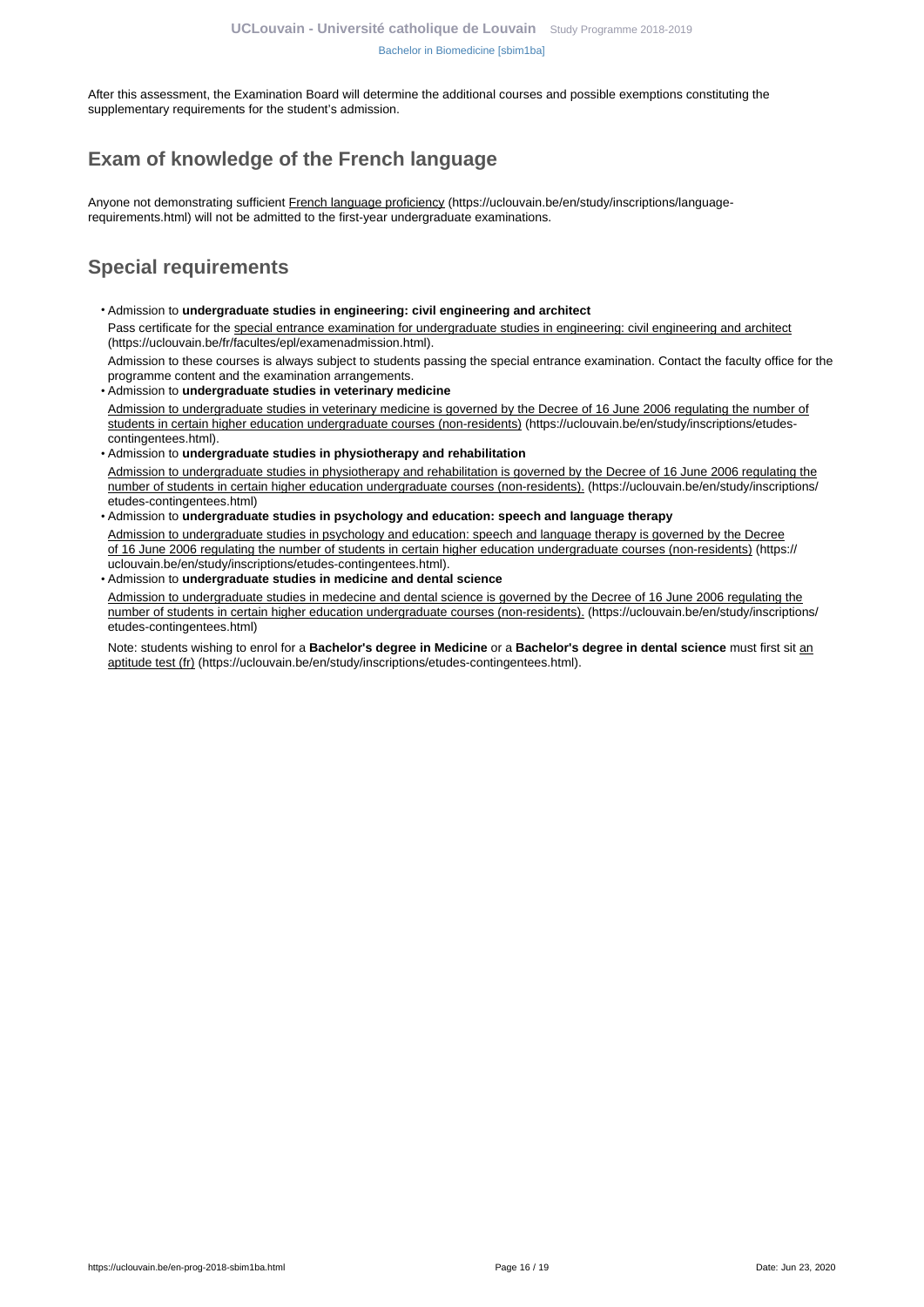# <span id="page-16-0"></span>**Teaching method**

Throughout the Bachelor in Biomedicine programme, students encounter a variety of teaching methods: classroom lectures, tutoring, mentoring and practical laboratory work.

The substantial amount of laboratory work was introduced to enable learning in research through experimentation. It is also identified in the programme in relation to classroom lectures.

# <span id="page-16-1"></span>**Evaluation**

**The evaluation methods comply with the regulations concerning studies and exams (https://uclouvain.be/fr/decouvrir/ rgee.html). More detailed explanation of the modalities specific to each learning unit are available on their description sheets under the heading "Learning outcomes evaluation method".**

The educational activities are evaluated by written or oral exams, according to the rules in force at the University (see Exam Regulations). Examination sessions are organised on completion of training periods (January, June) and in September. The practical work is subject to ongoing assessment.

# <span id="page-16-2"></span>**Mobility and/or Internationalisation outlook**

Aucune mobilité d'étudiant n'est prévue au cours du 1er cycle des études de sciences biomédicales.

# <span id="page-16-3"></span>**Possible trainings at the end of the programme**

Positioning of the programme within the University cursus

The bachelor's degree entitles access to the master's of Biomedical Sciences which comprises four sections : Applied Biomedical Sciences, Clinical Biomedical Sciences, Human Nutrition and Toxicology.

Furthermore, there is sufficient homogeneity within the programmes offered by the different schools of the Faculty of Medecine (MED, FARM, DENT, SBIM, IEPR) to make re-orientation possible during the bachelor's studies by means of additional complementary courses.

Other studies accessible upon completion of the programme

Other masters offered by the Faculty of Medecine, as well as certain programmes in the Faculty of Sciences, may be accessible, subject to certain prerequisites.

# <span id="page-16-4"></span>**Contacts**

**Attention, you are currently reading an archived page: below contact informations were for program study 2018-2019 only. To get current contact informations please got to [current program study](https://uclouvain.be/fr/catalogue-formations) site.**

### **Curriculum Management**

Entity

Acronym SBIM

Structure entity **SSS/FASB/SBIM** SSS/FASB/SBIM Denomination (SBIM) (https://uclouvain.be/repertoires/entites/sbim) Faculty Faculty of Pharmacy and Biomedical Sciences (FASB) (https:// uclouvain.be/repertoires/entites/fasb) Sector Health Sciences (SSS) (https://uclouvain.be/repertoires/entites/sss) Postal address **Avenue Mounier 73 - bte B1.73.04** 1200 Woluwe-Saint-Lambert Tel: [+32 \(0\)2 764 73 62](https://uclouvain.be/tel:+3227647362) - Fax: [+32 \(0\)2 764 73 63](https://uclouvain.be/tel:+3227647363)

Academic supervisor: Pascal Kienlen-Campard Jury

- Pascal Kienlen-Campard
- Jean Baptiste Demoulin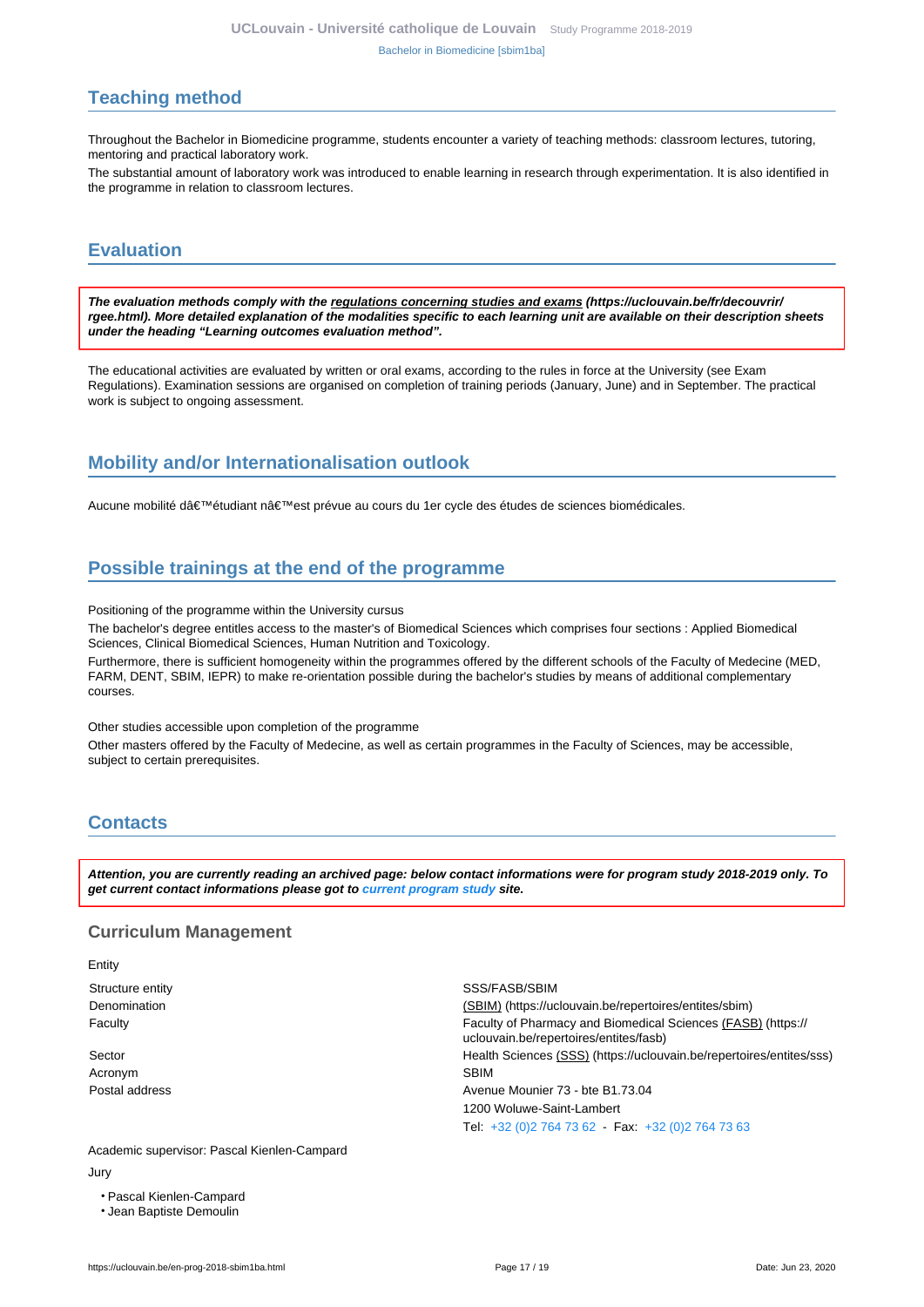Useful Contact(s)

- Fabienne Titeux
- Guillaume Arnould
- Jean-Noël Octave
- Charles De Smet
- Stéphanie Lozes

**Attention, you are currently reading an archived page: below contact informations were for program study 2018-2019 only. To get current contact informations please got to [current program study](https://uclouvain.be/fr/catalogue-formations) site.**